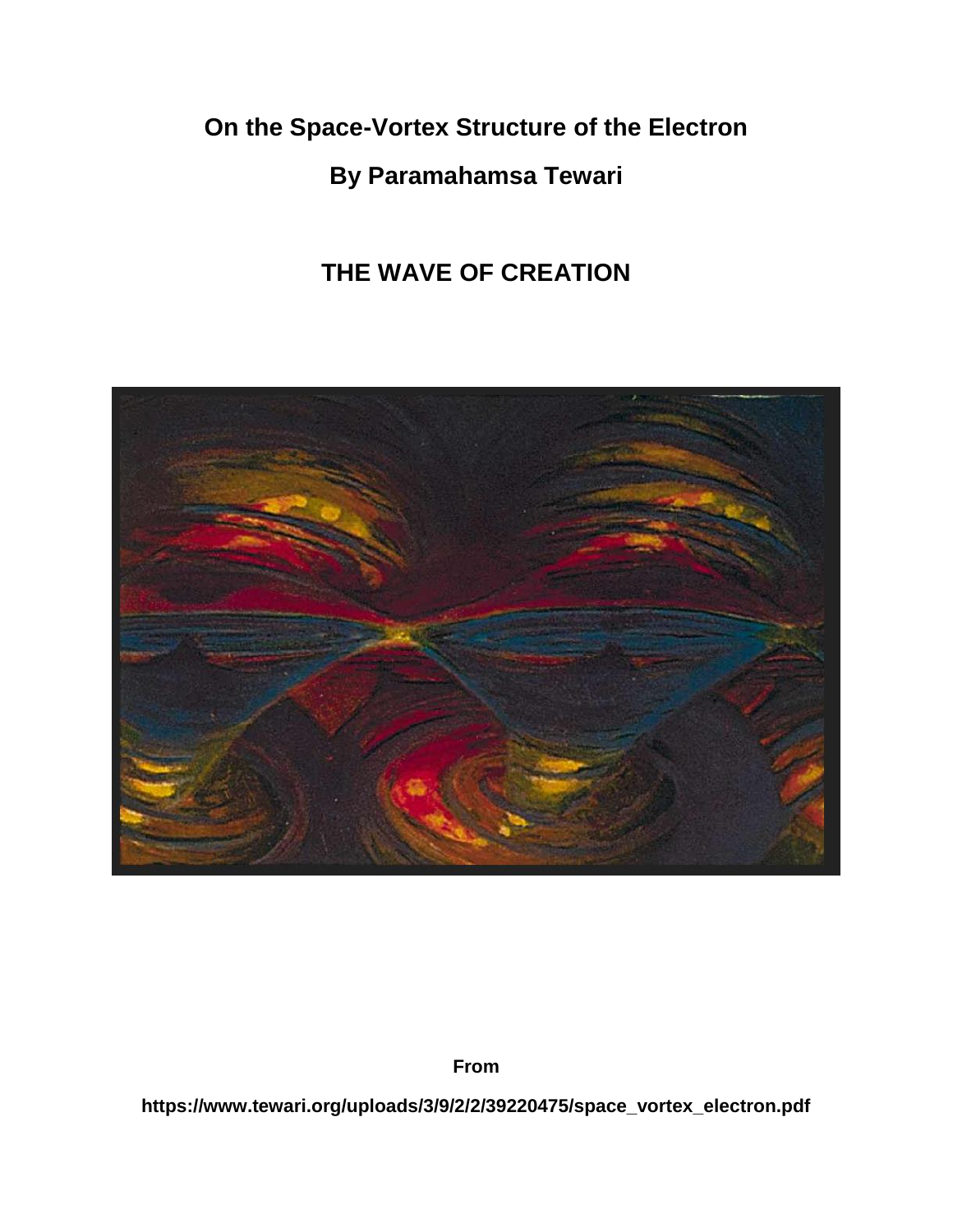# **On the Space-Vortex Structure of the Electron**

Paramahamsa Tewari**\***

#### **1. Introduction**

It was Rene Descartes, the French Mathematician and Philosopher who, perhaps for the first time in a *scientific* sense, assigned a reality to the medium of space as a *property-less* fluid-entity, already known at that time as ether. According to Descartes, large cosmic ether vortices existed throughout the universe. One such vortex carried the planets around the sun, and countless smaller vortices aggregated into different sizes of universal matter, filling the whole of space. He explained gravity by the pressure and impact of ether on bodies; and framed the principles of the inertial tendencies of matter for straight line motion based on the property of the fluidity of a space-substratum filled with ether vortices. The transmission of the then known magnetic forces and the force of gravity between the earth and the planetary bodies found explanations in Cartesian philosophy with *physical contacts* between the interacting entities mediated by the intervening ether. The theory of Descartes at that time was the most convincing natural philosophy and was based on a single *dynamic ether* as the only reality of the universe. The theory remained in acceptance for almost a century after publication of Newton's *Principia*.

Newton's laws of motion took into account the principle of inertia for straight line motion as conceived by Descartes [1], and Galileo's experimental discoveries on freely falling bodies and their motion on inclined planes; but ether was not invoked to explain the properties of mass, inertia (which were introduced in Newton's laws of motion) and the force of gravity. Thus the medium of space, except for its utility as a continuous fluid-substratum for the transmission of light waves, was again made inert and inactive for transmission of forces; and this led to the reintroduction of the principle of "action at a distance." Based on this principle, R. G. Boscovich (1711-87) tried to explain all physical effects and, further, Coulomb and Ampère invoked it in explaining the mutual action of forces between charged bodies and electric currents. In contrast, Faraday's researches led him to the conclusion that electromagnetic induction cannot take place without the intervening medium (field). Faraday introduced the concept of continuously varying electric and magnetic fields, signifying that space is a continuous substratum and "action at a distance" is not the basic principle. He also suggested that an atom could be a structure of

í

<sup>\*</sup> Former Executive Director, Nuclear Power Corporation; Vinodini Nivas, Gotegali, Karwar-581317, Karnataka, India; email: ptewari1@sancharnet.in

*What is the Electron?* 221

edited by Volodimir Simulik (Montreal: Apeiron 2005)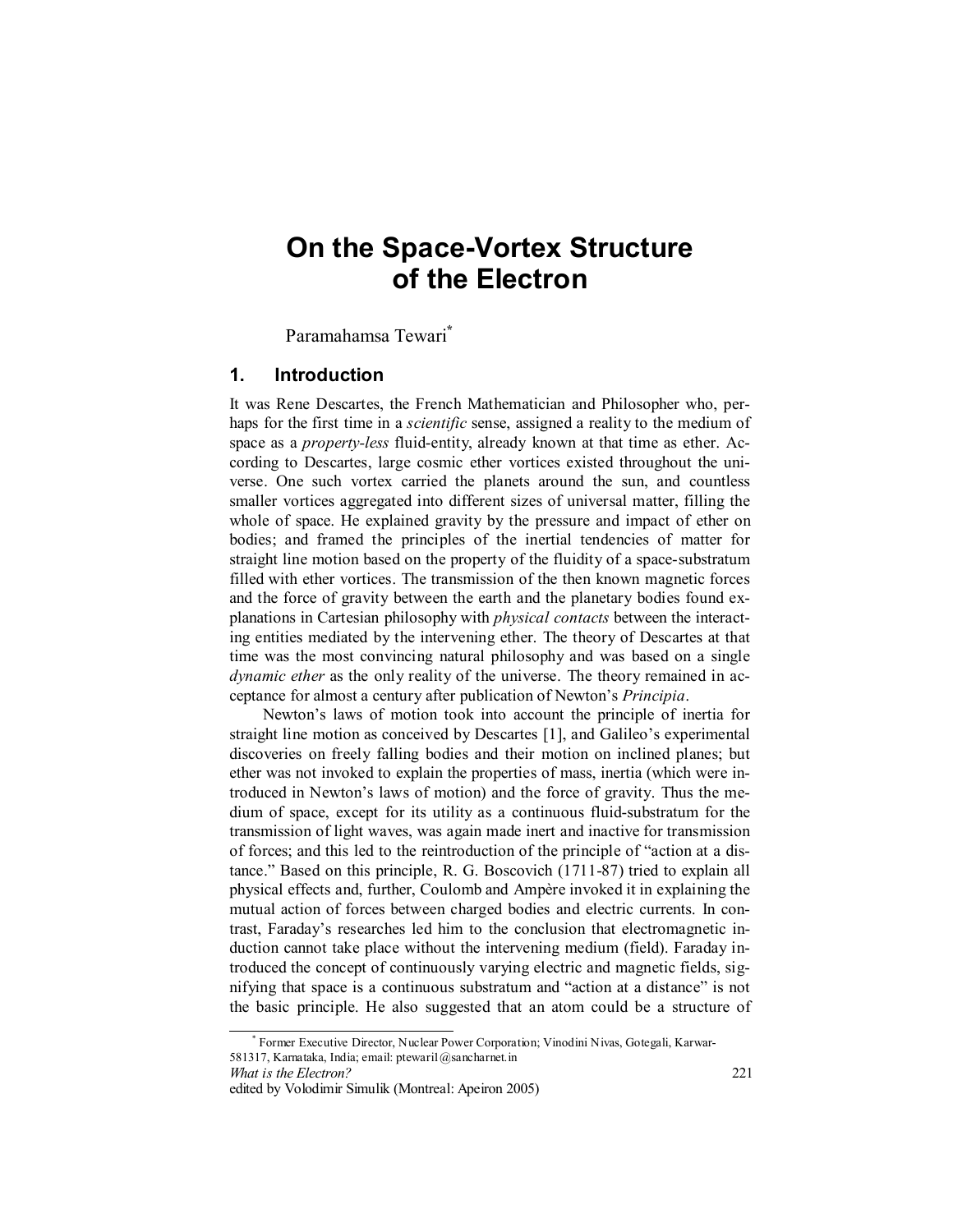fields of forces—electric, magnetic, and gravitational, existing around its central point. On the existence of ether, Faraday's belief was that it may have its utility in other physical effects, in addition to providing a medium for transmission of light. Based on Faraday's concepts, Maxwell wrote equations using hydrodynamics to model ether, postulating that it was as an incompressible fluid. Helmholtz conceived the ether vortex filament as electric current, and W. Thomson believed [2] that 'the magnetic energy is the kinetic energy of a medium occupying the whole space, and that electric energy is the energy of strain of the same medium.' Atomic structure as a vortex motion was also proposed by Thomson and others, and after the electron's discovery (1897), Larmor concluded that the electron is a structure in the ether and that all matter consisted of electrons only.

Serious problems arose (1905) with the concepts of the vortex structure of atoms/electrons in an incompressible fluid. One problem was that of the dissipation of vortex motion, since the streamlines in a vortex may tend to dilate outward (W. Thomson). Another problem pertained to the difficulty of the transmission of an electromagnetic field in this fluid at the enormous speed of light, for which, if its properties are considered akin to matter, the elasticity should be near to that of steel! While these difficulties were yet to be overcome, Einstein's Theory of Relativity (1905), proposed around the same time, postulated the medium of space as an *empty extension,* which meant no point of space had a velocity-vector (or "velocity field"), thus making the very existence of ether superfluous. The space-vortex structure of the electron, based on this writer's works [3], and described in this paper, provides solutions to both the above problems. The high elasticity required for the fluid-ether, as pointed out above, is avoided by postulating it as a *nonmaterial* and incompressible fluid devoid of any known property of matter, such as mass, density, discreteness, viscosity, elasticity, or compressibility, *etc.* Further, if the properties of "mass" and "charge" of an electron must be derived from the *first principles* proposed by Descartes, Faraday, Maxwell, and Thompson, then a *massless* and *chargeless* fluid that, as a vortex, can form the structure of an electron, must be assumed. That the proof of this assumption—that the universal substratum of space with *nonmaterial*<sup>\*</sup> properties has real existence—is provided by deriving the basic properties of the electron (mass, charge, inertia, gravity, locality, *etc.*) from the space<sup>†</sup> vortex structure, and by explaining its behavior in physical as well as quantitative terms as experimentally observed. The other problem, that of the outward dissipation of the vortex motion, is solved by introducing a *discontinuity* in the energy-distribution at the vortex center, as discussed later.

í

<sup>\*</sup> "Nonmaterial" signifies a massless, densityless, incompressible, non-viscous and continuous fluid.

<sup>†</sup> The absolute vacuum with non-material properties is termed as "Space."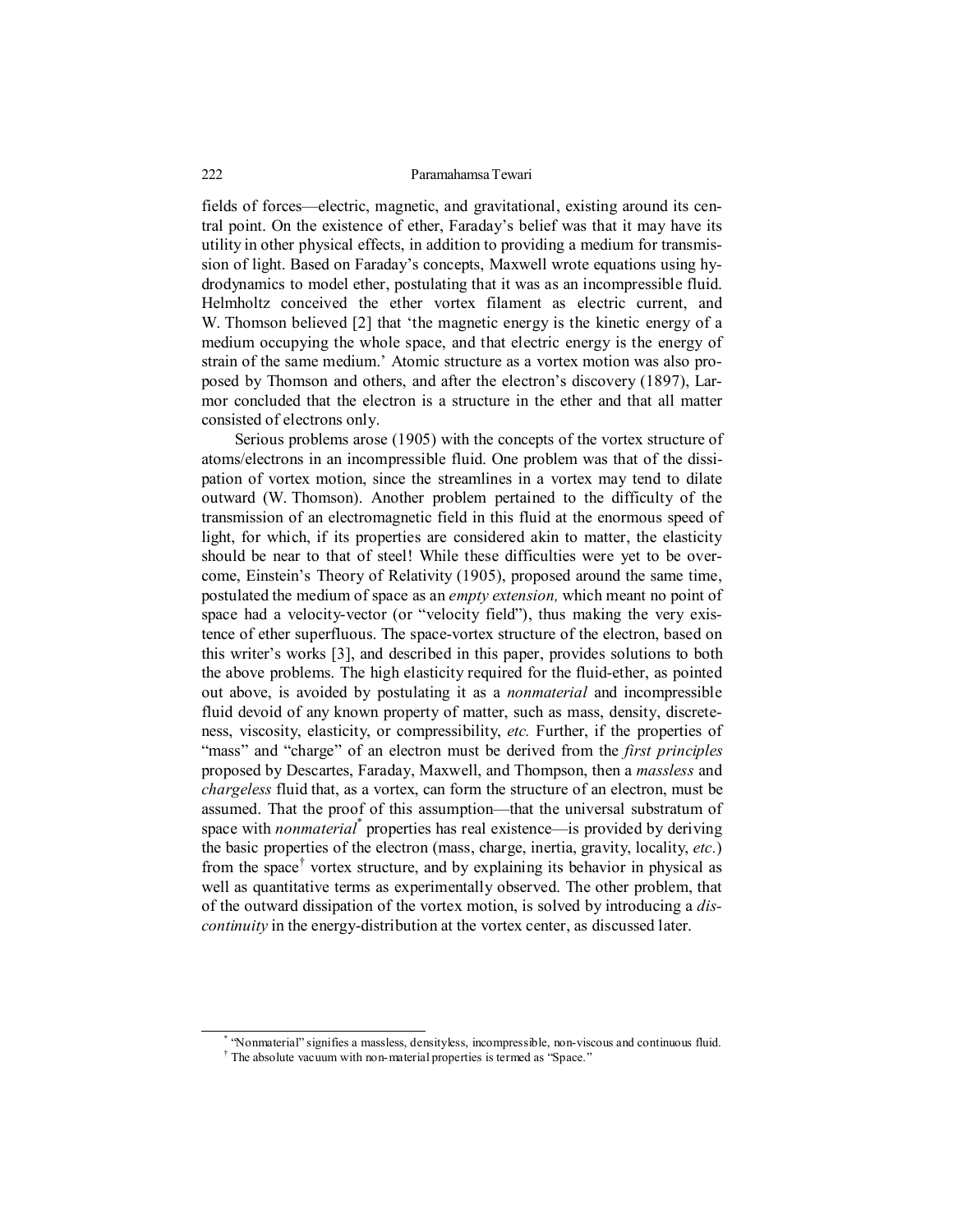On the space-vortex structure of the electron 223



Fig. 1 Irrotational vortex

# **2. Postulates**

- 1. The medium of space, throughout the universe, is an eternally existing, nonmaterial, continuous, isotropic fluid substratum.
- 2. The medium of space has a limiting flow speed equal to the speed of light relative to the absolute vacuum, and a limiting angular velocity, when in a state of circulating motion.
- 3. The medium of universal space is eternal and endowed with motion.

# **3. Breakdown of fluid space**

The creation of an electron requires a breakdown of the flow of the fluid medium of space (hereafter referred to as "space"). Fig. 1 shows an irrotational circular vortex of space with concentric streamlines. Consider an element of space of volume *d*A*dr*, as shown, on which a tangential velocity field *u* is acting. If this vortex pertains to a viscous fluid of density  $\rho$ , the mass of the element will be:  $dm = \rho dA dr$ . There will be a pressure differential on the two surfaces of the element as shown. The two equal and opposite forces acting on the element will be: (a) an inwardly directed, radial, net pressure force and (b) a centrifugal force, giving the relation:

Force = net pressure force = centrifugal force = 
$$
dpdA
$$

 $= dm \times u^2/r = (\rho dA dr)u^2/r$ , from which:

$$
\frac{\text{Force}}{dm} = \frac{(dpdA)}{(pdAdr)} = \frac{u^2}{r}
$$
 (1)

In an irrotational circular vortex, it can be shown that the velocity of a spacepoint at distance *r* from the vortex center is given by:

$$
ur = \text{constant} \tag{2}
$$

When a vortex of *massless* space is considered, there is neither inward force (on the element) due to the pressure-differential, nor outward centrifugal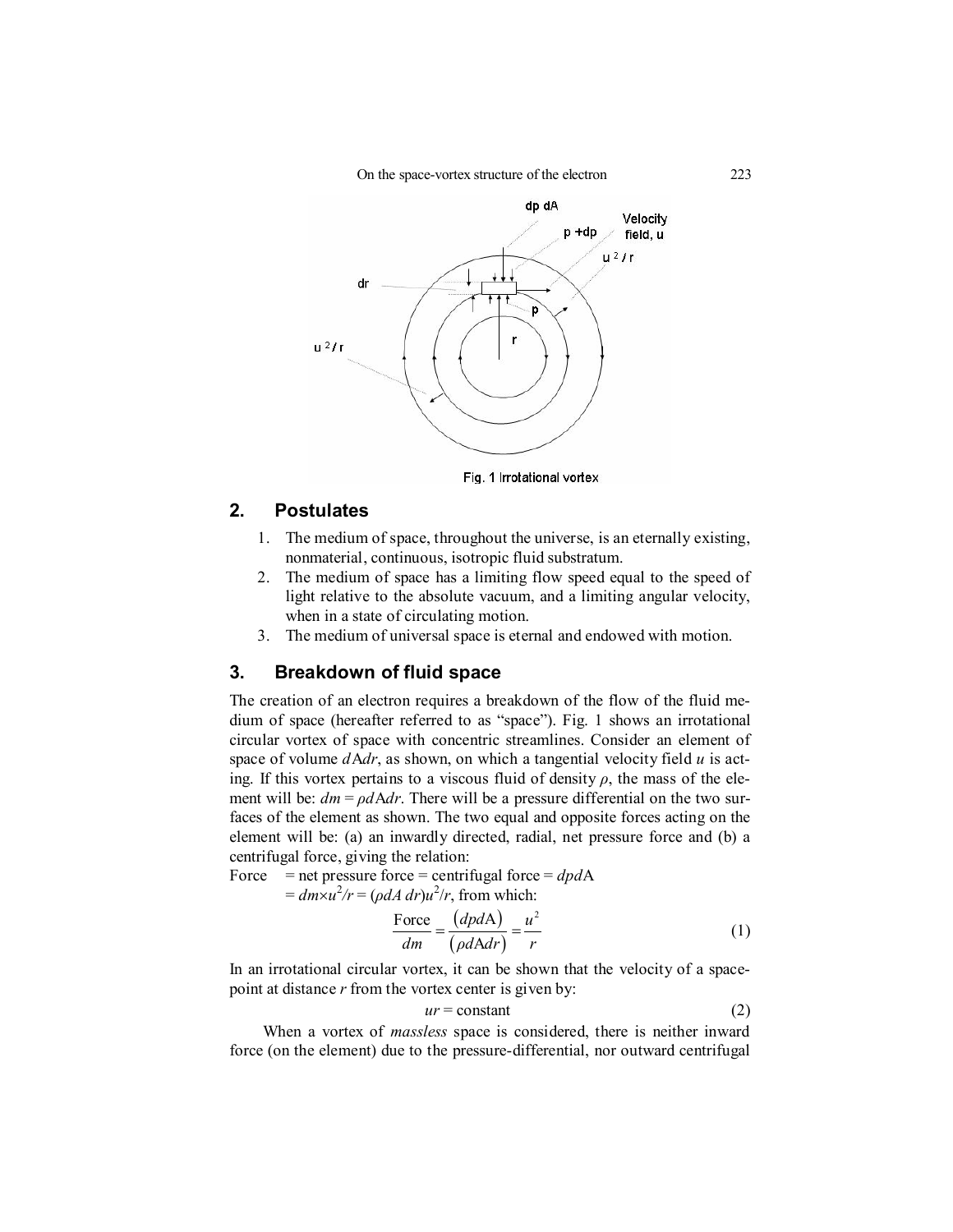force, because the property of mass is common to the origin of both these forces. On a circular streamline, and at each of its points, the velocity field *u*  creates a radial outward acceleration field  $u^2/r$  that, acting simultaneously on diametrically opposite points, tends to create a *tearing action* to split open the *continuous* space. If the speed of the space-circulation reaches the limiting speed  $c$ , which is the speed of light in the absolute vacuum, and the velocityfield gradient around the center of the vortex becomes the postulated limiting angular rotation  $\omega$ , the space breaks down, creating a spherical void (Fig. 2), which is defined as a field-less, energy-less and space-less volume of *nothingness* at the vortex center. The radius of the void created follows the relation, as determined by the ratio:

$$
\omega = \frac{c}{r_e} \tag{3}
$$

#### **4. Stability of the void**

Fig. 3 shows a diametrical cross section of the spherical void by the plane Y-Z. The circle C rotating around the Y-axis traces a sphere. The point  $P_z$ , at the intersection of C and the Z-axis, will have a tangential velocity *c* (down the paper) the velocity at which the flow of the fluid-space breaks down. The radius *re* of C, from (2), is determined by the ratio *c*/ω. Consider a point P at the circle C that has the Y-coordinate,  $r_e \textrm{sin}\theta$ : it will have a tangential velocity  $\omega r_e \textrm{sin}\theta$ (down the paper at P) provided P too has the same angular velocity  $\omega$  similar to  $P_z$ . The velocity gradient at  $P_z$  is  $c/r_e$ , which is also the velocity gradient at P, that is,  $\omega r_e \sin\theta/r_e \sin\theta$ , or  $\omega$ .

Thus, though the tangential velocity of space varies from zero at  $P_y$  (located at the axis, Fig. 3) to the maximum value  $c$  at  $P_z$  in the diametrical plane the velocity gradient for all the in-between points remains constant at  $\omega$  (Postulate 2). Under these considerations the geometry of the void created at the vor-

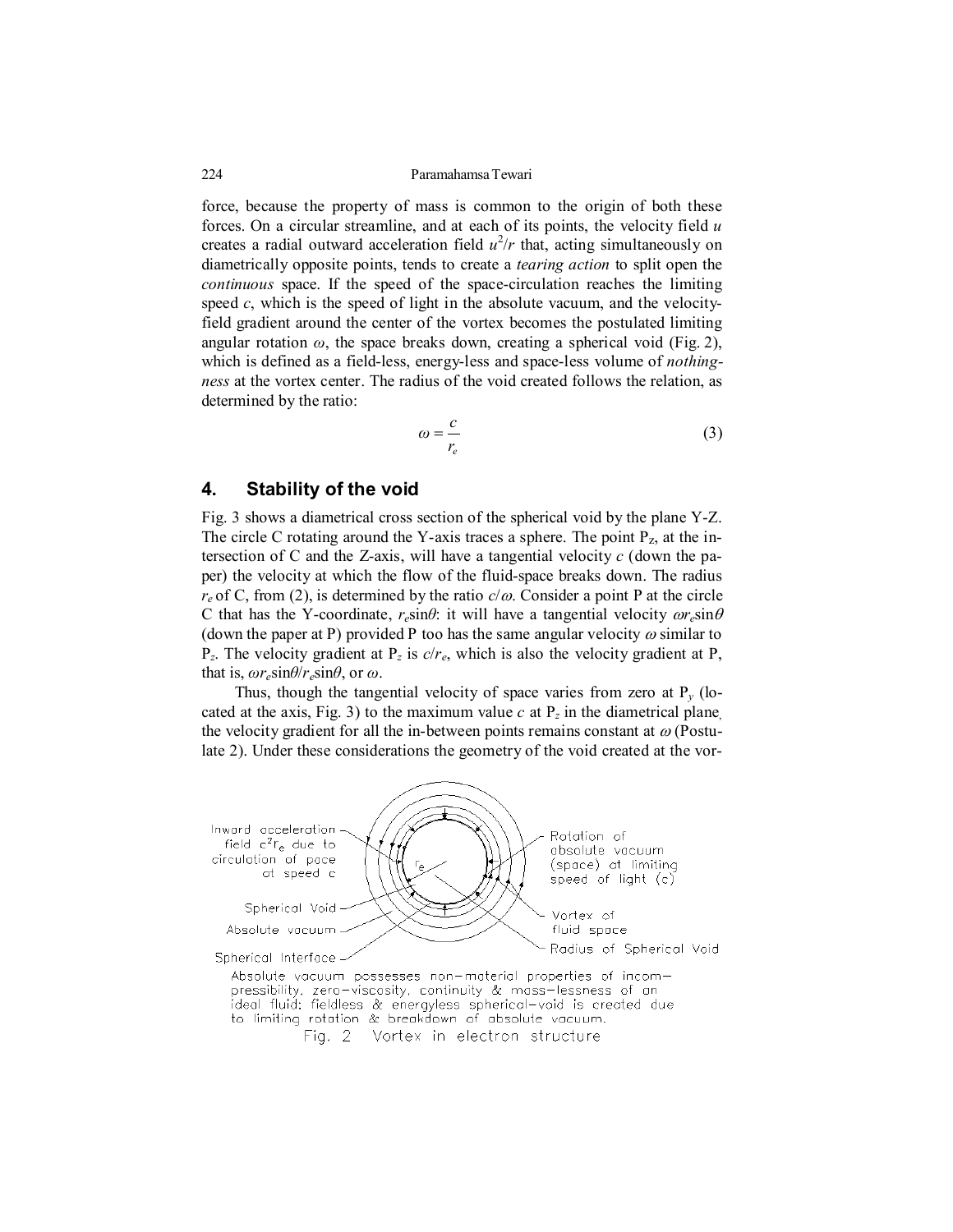tex center due to the breakdown of the flow of space is concluded to be *spherical*. It is shown below that the void is dynamically stable. The creation of the void reverses the direction of the outward acceleration field\* (Eq.1) that created the void; because the void (enclosed within a sphere, here referred as the *interface*) is an empty volume without any "circulating space" or "energy," it is now at zero potential relative to space surrounding it. Therefore, the acceleration field in Fig. 2 is shown inward. As described above,  $\omega$  is the limiting *velocity gradient*  $c/r_e$  at the point  $P_z$  just prior to the creation of the void. At each point of the interface circle cut by a diametrical plane at right angles to the Y-Z plane (Fig. 3), the tangential velocity *c* produces maximum radial and inward acceleration,  $c^2$ /re.

The acceleration field at P is  $(\omega r_e \sin\theta)^2/r_e \sin\theta$  along  $r_e \sin\theta$ . Although the interface is constituted of spinning fluid-space, due to the constancy of  $\omega$  on each of its points, it rotates like a surface of a rigid spherical shell of negligible wall thickness. The stability of the void is due to the following two factors. Consider the circular section of the interface with the diametrical plane (Fig.2). The radial velocity gradient  $(\omega)$  is  $c/r_e$ . If the void shrinks to a smaller radius, the value of  $\omega$  increases proportionately; which is not possible according to Postulate 2; the void thus expands back to its original size. In the event the void tends to grow to a larger size, the *inward* acceleration field  $c^2/r_e$  opposes this increase and any increase in  $r_e$  decreases the velocity gradient  $\omega$  to a lower value, which is no longer sufficient to sustain the void. The sphere of the void is thus reduced to its original size. The other factor is the property of the nonviscosity of space, which maintains the space-vortex eternally, except for its annihilation on meeting a similar vortex with an oppositely oriented velocity field (discussed later). Further, the energy-less-void being a region of zero potential, the inward acceleration field  $c^2/r_e$  on the interface prevents dilation of the streamlines, thereby, preventing dissipation of the space-circulation away



<sup>\*</sup> The acceleration of fluid space at a point is termed "acceleration field."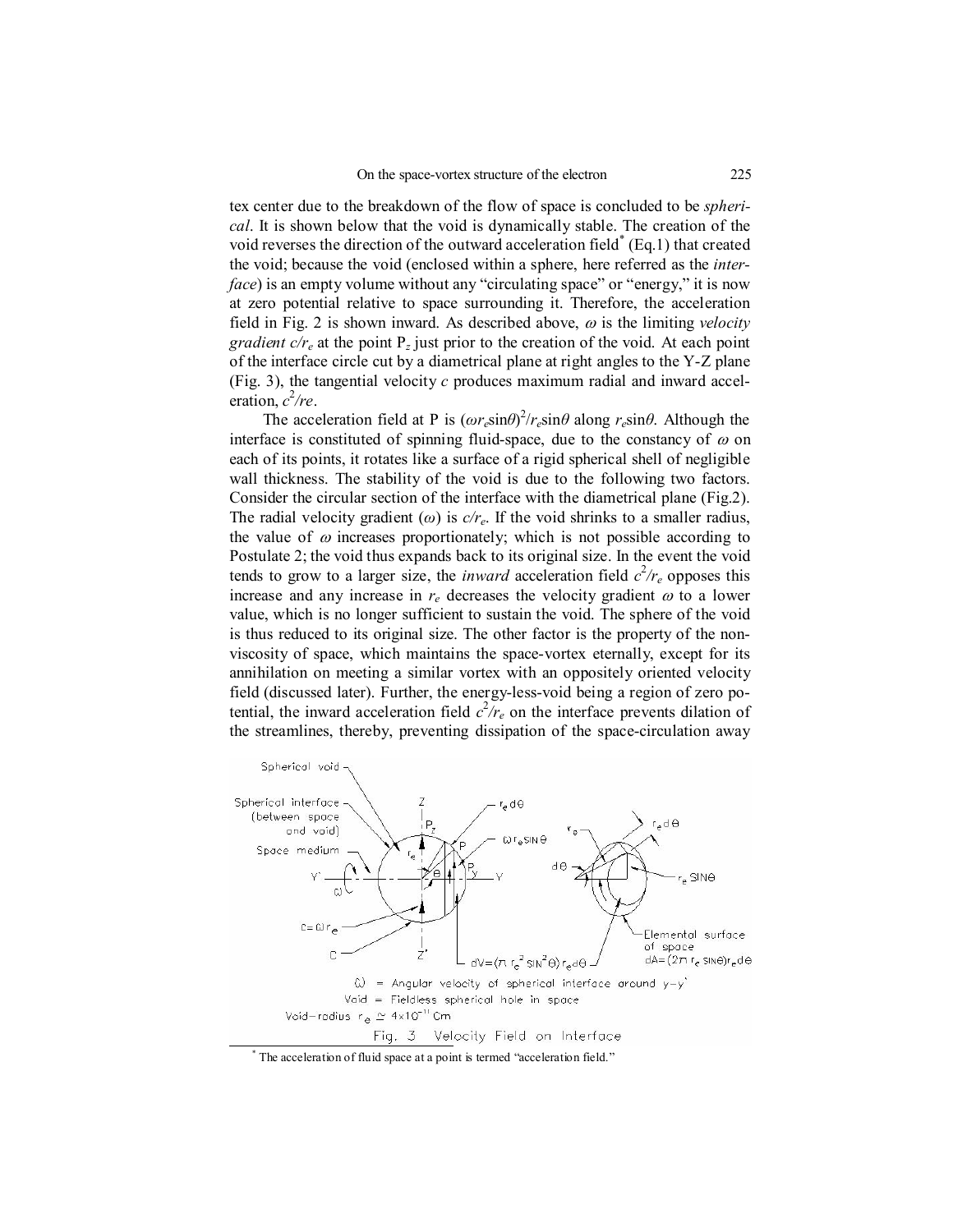from the interface. Thus, the void maintains its dynamic stability—its volume being regulated due to the constancy of  $\omega$  and, consequently, the constancy of  $c$ and  $r_e$ , dictated by the absolute<sup>\*</sup> properties of the medium of space.

# **5. Fundamental particles of matter**

If there is only one fundamental particle of matter, it is inconceivable that the universe has different kinds of "spaces" or many structures with varying basic properties. Hence, it is postulated that the most basic property of the universal medium of space is expressed by a single universal constant  $\omega$  that limits its angular rotation and leads to the creation of a fundamental stable vortex. While the void of a *definite volume* is enclosed within the space-vortex, the vortex itself extends throughout the whole universal-space through its *velocity field*<sup>†</sup>. The space-vortex structure with a fixed volume of dynamically stable void at its center is defined as the fundamental particle of matter. The properties of "electric charge" and "mass" of the fundamental particle, and the "energy fields" associated with its structure are derived in the following pages.

# **6. Generation of fields**

The space in circulation at speed *c* within the volume of the spherical void prior to its creation is, qualitatively, the basic state of energy<sup>‡</sup>. At the instant of the creation of the void, this energy is pushed out from within the void, and distributed in continuous space as continuously varying gravity and electrostatic fields. The fields, so created, emanating from the interface of the fundamental particle, become integral with the whole of universal space. On account of the property of the non-viscosity of space, the void enclosed within the dynamically stable interface at the center of the vortex, and the above fields exist eternally without any loss of strength. The properties of the fundamental particle described above identify it as the electron itself.

# **7. Unit electric charge**

j

Electric charge is the effect of the space-circulation produced on the interface of a fundamental particle of matter. It is derived as follows. Refer to Fig. 3. Consider an elemental surface on the interface, which has an area:  $dA = 2\pi r_e$  $\sin\theta r_e d\theta$ . The tangential velocity of space at each point of the elemental surface is ω*re*sinθ. The electric charge on the elemental surface is defined from first principles as the *surface integral of the tangential velocity of space on each point of the surface:*  $dq = 2\pi r_e \sin \theta r_e d\theta \omega r_e \sin \theta$ *.* Substituting from (2),  $\omega r_e = c$ , in the above equation:  $dq = 2\pi c r_e^2 \sin^2 \theta d\theta$ . Integrating for the total electric charge  $q_e$ , varying θ from 0 to  $\pi$ :

<sup>\*</sup> Properties of space, being non-material in nature, are defined to be absolute; unaffected by various conditions of temperature and pressure as applicable to material media.

<sup>&</sup>lt;sup>†</sup> The motion of space leads to the generation of "the velocity field."

<sup>‡</sup> The quantitative definition of energy is given further.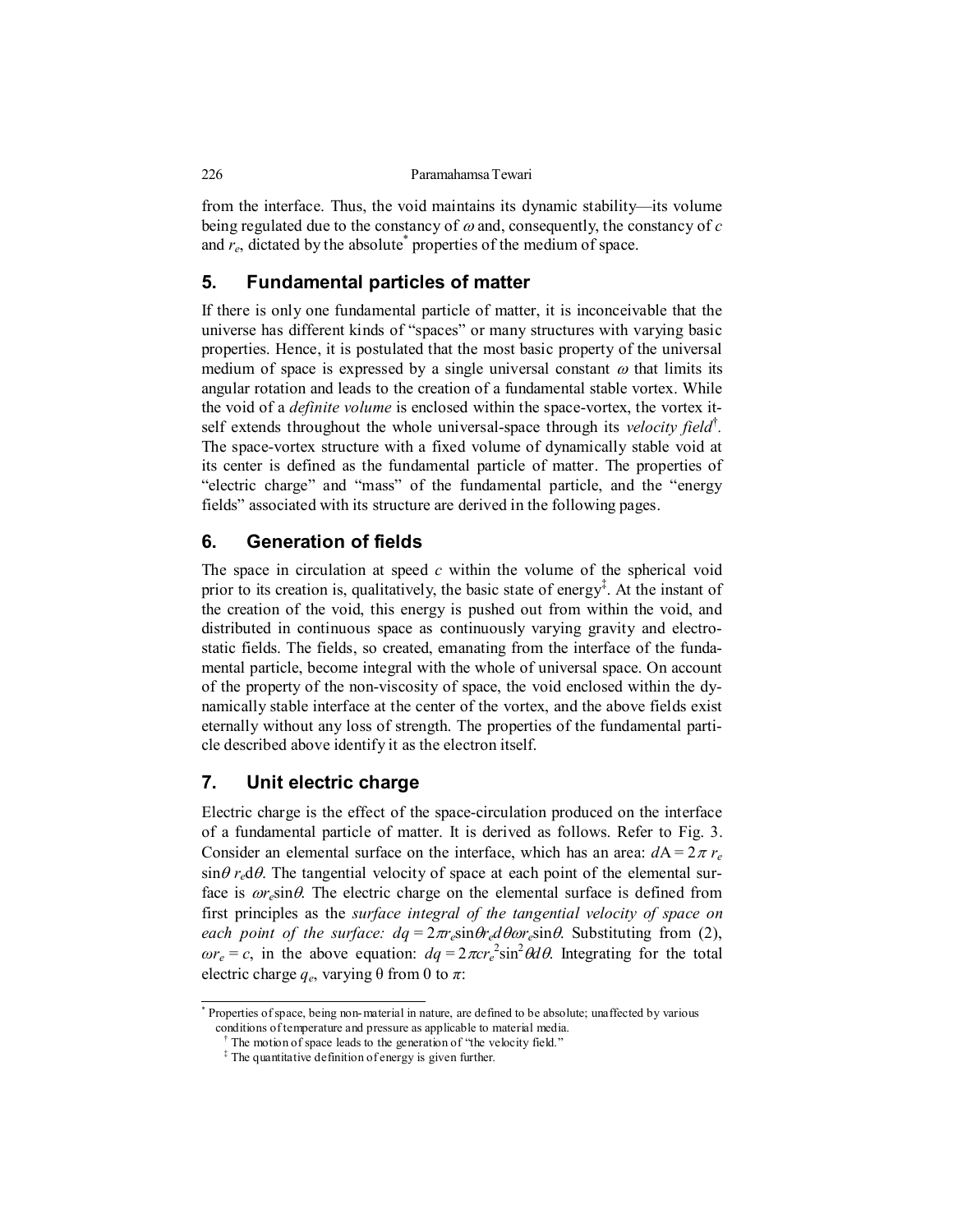$$
q_e = 2\pi c r_e^2 \sin^2 \theta d\theta = \left(\frac{\pi}{4}\right) 4\pi r_e^2 c \tag{4}
$$

*The surface integral of the tangential space velocity on the interface is defined*  as *the unit of electrical charge of the fundamental particle of matter*. The dimensions of electric charge from (4) are:  $q_e = L^3/T$ . In CGSE system of units:

$$
\frac{cm^3}{s} = CGSE - unit \tag{5}
$$

Substituting the experimentally determined value of the electric charge of an electron  $(4.8 \times 10^{-10} \text{ CGSE})$  and the speed of light in absolute vacuum  $(3 \times 10^{10} \text{ cm/s})$  in (4), and using the relationship (5), the radius of the interface enclosing the void is calculated as  $r_e = 4 \times 10^{-11}$  cm. A comparison with the classical electron radius, which in modern textbooks is shown as  $2.82 \times 10^{-13}$ cm, reveals that  $r_e$  should be about 142 times smaller. However, the following quote supports the results obtained from (4). "There are several lengths that might aspire to be characteristic of the dimensions of the electron. If we proceed from modern theoretical electrodynamics, which has been established better than any other field theory, the conclusion seems to be that the electron has enormous dimensions, not  $10^{-13}$  cm, as expected from classical physics, but  $10^{-1}$ <sup>11</sup> cm (a hundred times greater!)." [4] This value of the electron radius  $(10^{-1})$  $11$ cm), and its closeness with the radius of the spherical void derived above from Eq.4, suggests that the "fundamental particle of matter" described above is the electron—already discovered by the close of the  $19<sup>th</sup>$  century. An electron moving away from an observer (electron axis coinciding with the line of motion) is seen as a positron by another observer whom this electron is approaching. Fig. 4 shows, qualitatively, attractive and repulsive forces between these particles through interaction of their velocity fields, while quantitative relationships follow.

In (a) of Fig. 4, the velocity-field *u* between particles is increased due to the superposition of the fields. From (2), an increase in *u* results in a proportionate decrease of *r*, and hence the particles are brought closer by an attractive force between them. In (b) of Fig. 4, due to the decrease of the velocity field between the particles, *r* has to increase proportionately, and this causes a repulsive force between similar particles. Quantitative relationships are derived in a later section.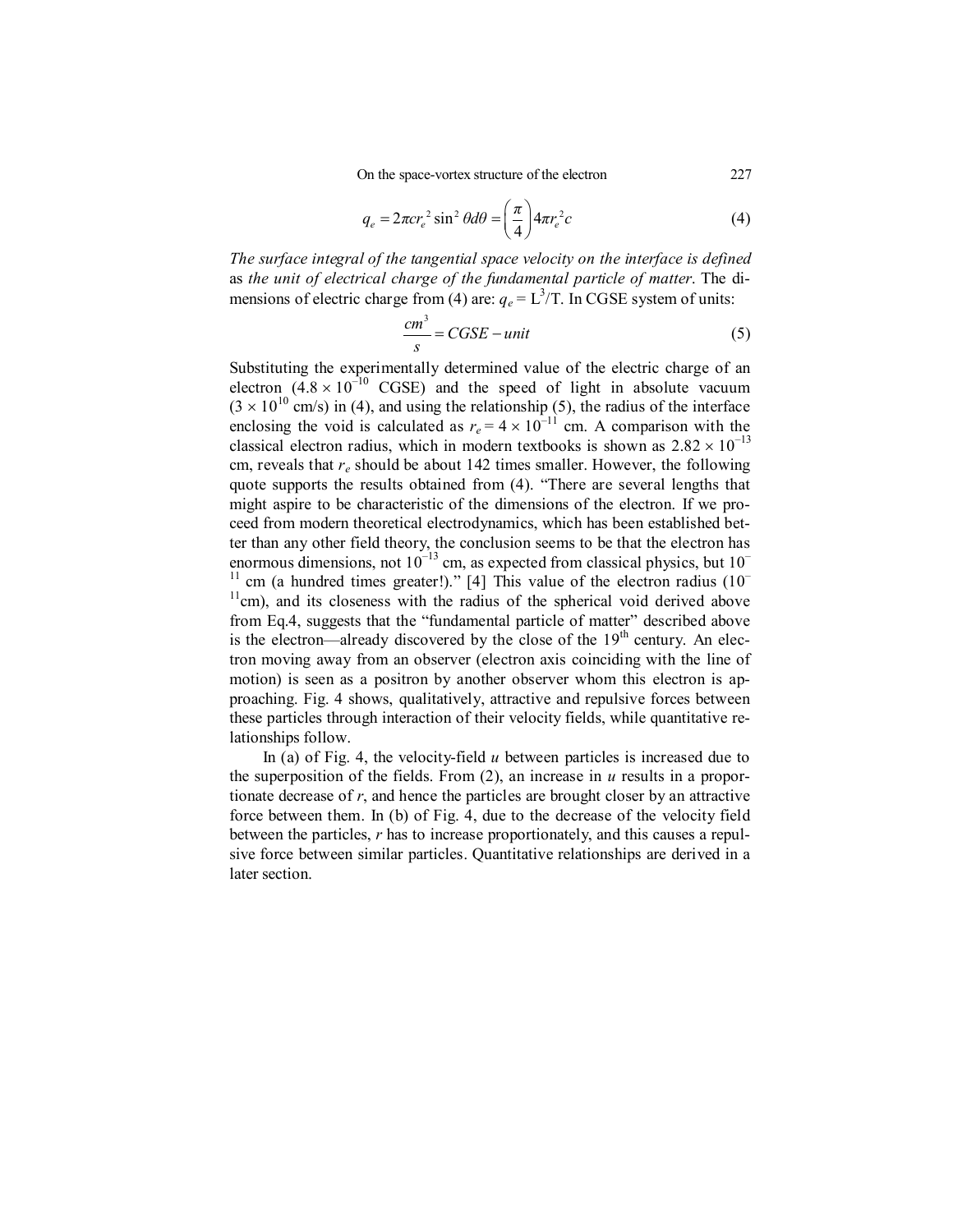

## **8. Fundamental mass**

The property of mass in the fundamental particle of matter (electron) arises due to the breakdown of space circulation at the center of the electron, and consequent creation of a dynamically stable spherical void associated with gravitational as well as electrostatic fields in space. The derivation of the mass of the electron from the vortex structure is as follows. (Refer to Fig. 3.) Consider an element of void volume,  $dV$ , within the spherical interface:  $dV =$  $(\pi r_e^2 \sin^2 \theta) r_e d\theta = \pi r_e^3 \sin^2 \theta d\theta$ . The tangential velocity of space acting at the interface of this element is ω*re*sinθ. The physical process of creation of mass, *dm*, of this element is due to volume *dV* of the fluid space being pushed out at the time of void creation at the speed  $\omega r_e \sin\theta$  tangentially through the interface. The mass of the elemental void volume is defined from *first postulates* as  $dm = dV(\omega r_e \sin \theta) = dV(\sin \theta)$ . Substituting the value of  $dV$   $dm =$  $(\pi r_e^3 \sin^2 \theta d\theta) \omega r_e \sin \theta = (4\pi/3)r_e^3 c$ . Integrating for the total mass  $m_e$ , varying  $\theta$ from 0 to  $\pi$ :

$$
m_e = \left(\frac{4\pi}{3}\right) r_e^3 c \tag{6}
$$

Fundamental mass = Fundamental void volume  $\times c$  (7)

*The volume-integral of space-circulation velocity within the void, at the instant of its creation, is the mass of the fundamental unit of matter (electron).* A distinction between rest mass and relativistic mass is not made here, as explained. It was earlier shown that the void at the electron center is dynamically stable with radius  $r_e$  and space circulation  $c$ . This leads to the creation of only one size of stable void. Therefore all the particles of matter, nuclei and atoms will have their masses in exact multiples of electron mass (analyzed further below). The mass of the electron during motion relative to space will remain constant up to speed *c* because the fluid-space ahead of a moving electron can be displaced up to a maximum speed *c* only. Thus the volume of the void remains constant; therefore electron mass, which is proportional to the volume of the void (7), also remains constant. The relativistic increase in electron mass at speeds closer to light speed, as experimentally observed, is due to the reaction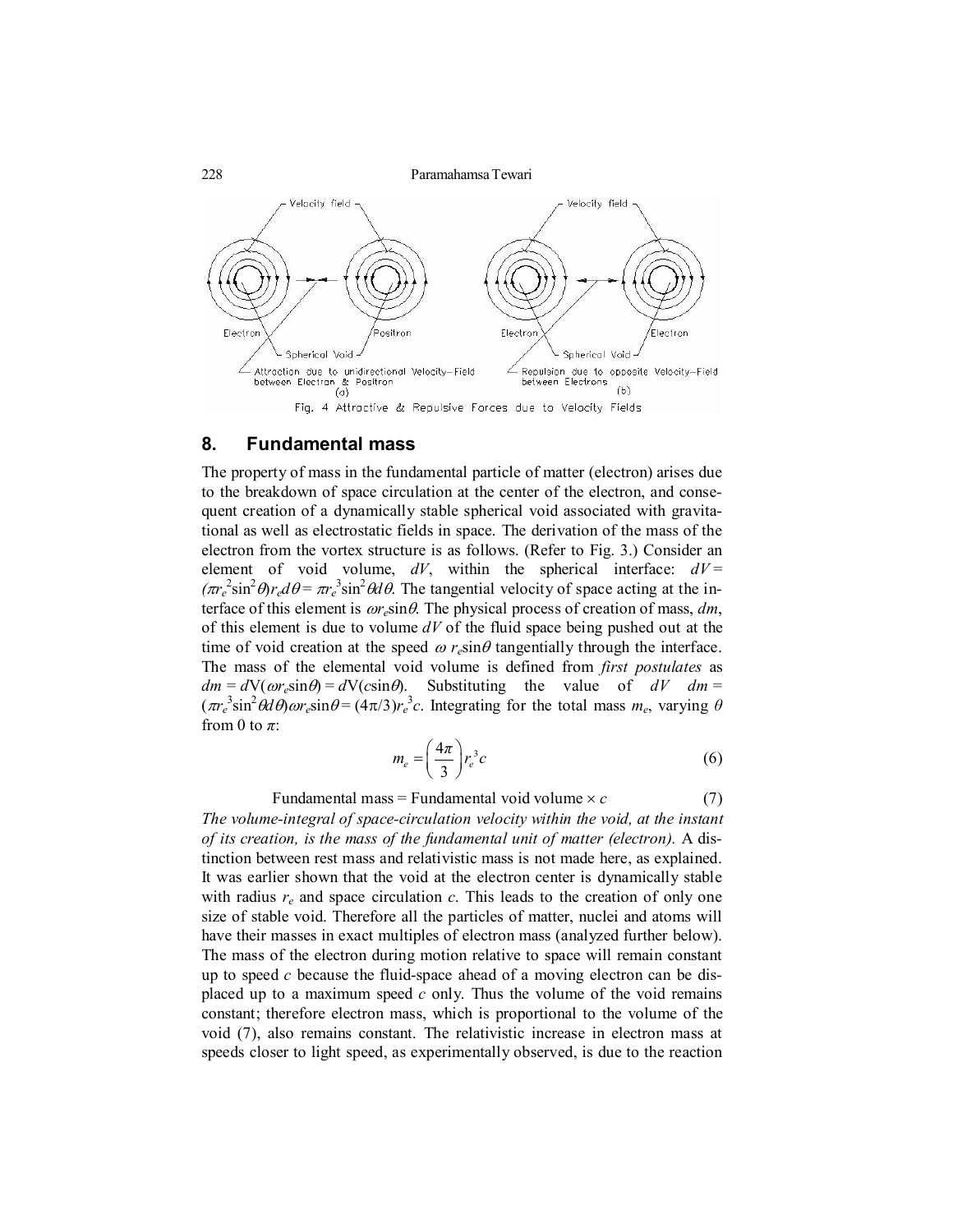of the fluid space against the central interface in electron structure resulting from production of an additional acceleration field, discussed elsewhere [3]. The proportionality of mass to the limiting velocity field *c* and also to the volume of the central void (6) shows that *mass is not energy.* "*Mass is proportional to energy*" is a more accurate statement.

## **9. Dimensions and the unit of mass**

The dimensions of mass from Eq.6 are:  $m_e = L^4/T$ . Therefore, in the CGS system of units, the unit of mass is:  $cm<sup>4</sup>/s$ . With the use of the experimentally determined mass of the electron, the computed mass of a molecule of water, and the known numbers of molecules in one  $cm<sup>3</sup>$  of water; a relationship between "cm<sup>4</sup>/s" and "gram" is approximately determined below. From the charge equation  $(4)$ , the electron radius is:

$$
r_e = \left(\frac{q_e}{\pi^2 c}\right)^{1/2}.\tag{8}
$$

The electron charge is experimentally determined as  $4.8 \times 10^{-10}$  CGSE. Expressing CGSE as cm<sup>3</sup>/s from (5),  $q_e = 4.8 \times 10^{-10}$  cm<sup>3</sup>/s, and substituting this value of electron charge and the value of *c* in (8), we obtain

$$
r_e = \frac{\left(4.8 \times 10^{-10} \, \text{cm}^3/\text{s}\right)^{1/2}}{\left(\pi^2 \, 3 \times 10^{10} \, \text{cm/s}\right)^{1/2}} = 4 \times 10^{-11} \, \text{cm} \tag{9}
$$

With the above radius of the interface (void), its volume is  $V_e = (4\pi/3)(4 \times 10^{-7})$  $^{11}$ cm)<sup>3</sup> = 2.67 × 10<sup>-31</sup>cm<sup>3</sup>. The mass of the electron, experimentally determined, is  $9.11 \times 10^{-28}$ g. Although the concept of density in its structure is not applicable because of the central void, the ratio of the electron mass and the volume of its void will be indicative of the proportionality of the "quantity of mass" within a "unit volume" of void. From above, this ratio,  $m_e/V_e$  is  $9.11 \times 10^{-7}$  $^{28}$ g/2.67 × 10<sup>-31</sup>cm<sup>3</sup> = 3.42 × 10<sup>3</sup>g/cm<sup>3</sup>. One molecule of water is about  $2.88 \times 10^{-23}$ g. Since the mass of a water molecule has to be an exact multiple of the electron mass, the ratio,  $m_e/V_e$ , calculated above for the electron, will also be applicable to the water molecule. From this ratio, the void volume in the water molecule is  $V_H = (2.88 \times 10^{-23} \text{g})/(3.42 \times 10^3 \text{g/cm}^3) = 8.4 \times 10^{-27} \text{cm}^3$ . One cm<sup>3</sup> of water has  $3.34 \times 10^{22}$  molecules, the void-volume in one cm<sup>3</sup> of water can be calculated as  $(3.34 \times 10^{22})(8.4 \times 10^{-27} \text{cm}^3) = 2.8 \times 10^{-4} \text{cm}^3$ . From the mass-equation (6), and mass and void-volume relationship (7), the equivalent mass of one cm<sup>3</sup> of water due to its void content is  $(2.8 \times 10^{-7})$  $^{4}$ cm<sup>3</sup>)(3 × 10<sup>10</sup>cm/s) = 8.4 × 10<sup>6</sup>cm<sup>4</sup>/s. Since the mass of one cm<sup>3</sup> of water is one gram, from above, we have the relationship:

$$
gram = 8.4 \times 10^6 \text{cm}^4/\text{s}
$$
 (10)

Alternatively, the above relationship can be found through a simpler method as follows. Substituting the values of electron radius  $r_e$  from (9) and the experi-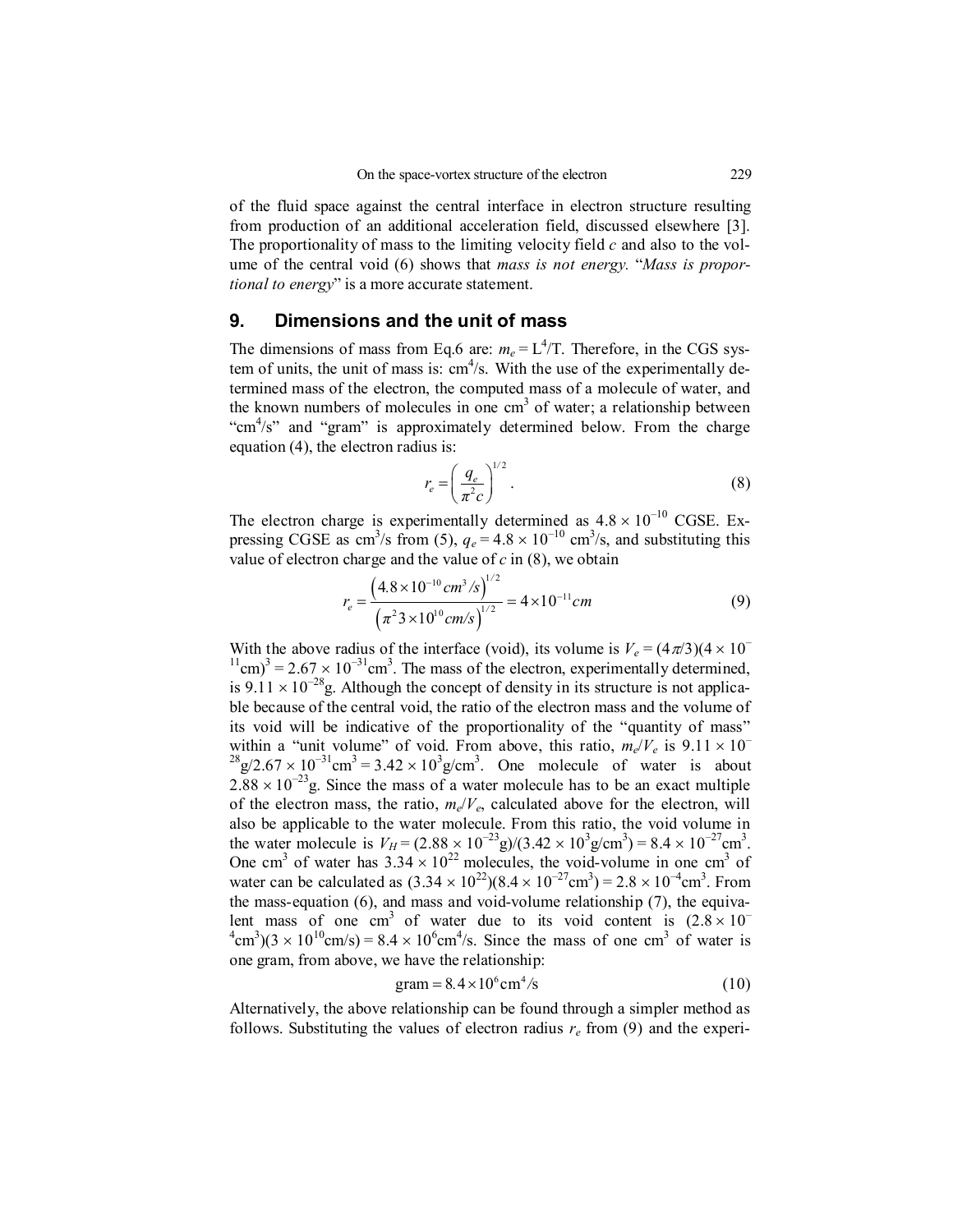mentally determined mass in mass equation (6), we have  $9.11 \times 10^{-28}$  $g = (4\pi/3) (4 \times 10^{-11} \text{ cm})^3 (3 \times 10^{10} \text{ cm/s})$ . From which:

$$
\text{gram} = 8.8 \times 10^6 \,\text{cm}^4/\text{s} \tag{11}
$$

The results obtained in (10) and (11) are close; from the average of both:

$$
gram \approx 8.6 \times 10^6 \text{cm}^4/\text{s}
$$
 (12)

#### **10. Energy in electron structure**

Linear and accelerating motion of space are the basic states of energy. The circulation of space, forming the electron's interface and spreading throughout the universal space, is the structural energy of the electron; it is computed as follows. Refer to Fig.3. Consider, within the interface, an elemental "disc of void" of volume  $dV = (\pi r_e^2 \sin^2 \theta) r_e d\theta = \pi r_e^3 \sin^2 \theta d\theta$ , which is created due to the displacement of space through the interface at the tangential velocity, ω*re*sinθ, or,  $c\sin\theta$  (since  $\omega r_e = c$ ), at the instant of the electron's creation. The mass of this disc element, as defined in (7) is:

$$
dm = dV(c\sin\theta) = (\pi r_e^3 \sin^2\theta d\theta)c\sin\theta = \pi c r_e^3 \sin^3\theta d\theta
$$
 (13)

The disc element has an area at the interface equal to  $(2\pi r_e \sin\theta)r_e d\theta$ ; and has an inward radial acceleration field at each point on it such that  $a_f = \omega^2$  $r_e^2 \sin^2 \theta / r_e \sin \theta = c^2 \sin \theta / r_e$ . Consider the process opposite to void creation: the case of collapse of the interface to zero radius (as happens during annihilation, which is discussed later), when each point at the interface of the elemental disc will be displaced along the radius  $r_e \sin \theta$  with the above inward acceleration field acting on it. The energy released due to collapse of the void-disc-element is defined as  $dE = dm \cdot a_f$  (field displacement) =  $(\pi c r_e^3 \sin^3 \theta d\theta)(c^2 \sin \theta / r_e) r_e \sin \theta =$  $\pi c^3 r_e^3 \sin^5 \theta d\theta$ . Integrating, varying  $\theta$  from 0 to  $\pi$ , to obtain the total energy released due to the collapse of the spherical void yields the creation energy

$$
E = \left(\frac{4}{5}\right) \left(\frac{4\pi r_e^{3}c}{3}\right) c^2 = \left(\frac{4}{5}\right) m_e c^2 \tag{14}
$$

which is obtained when the mass-equation (6), is used and  $(4\pi r_e^3 c/3)$  is substituted for  $m_e$ . Here we see an equation discovered by Einstein (and others). However, the physical reason why the speed of light *c* appears in the massenergy equation is now explained. It signifies the actual maximum possible space-circulation in the structure of fundamental matter, even when it is stationary relative to the medium of space.

#### **11. Angular momentum of electron vortex**

The intrinsic angular momentum of the spinning interface of the electron is found as follows. Refer to Fig. 3. Consider an element of void-volume  $dV = \pi r_e^2 \sin^2 \theta r_e d\theta$ , which, at the interface, has the tangential velocity of space,  $\omega r_e \sin\theta$ . Its mass from (6) will be  $dm = dV \omega r_e \sin\theta = (\pi r_e^3 \sin^2 \theta d\theta) \cosh \theta =$  $\pi cr_e^3 \sin^3 \theta d\theta$ ; and angular momentum,  $dL = dm(\omega r_e \sin \theta) r_e \sin \theta = (\pi cr_e^3 \sin^3 \theta d\theta)$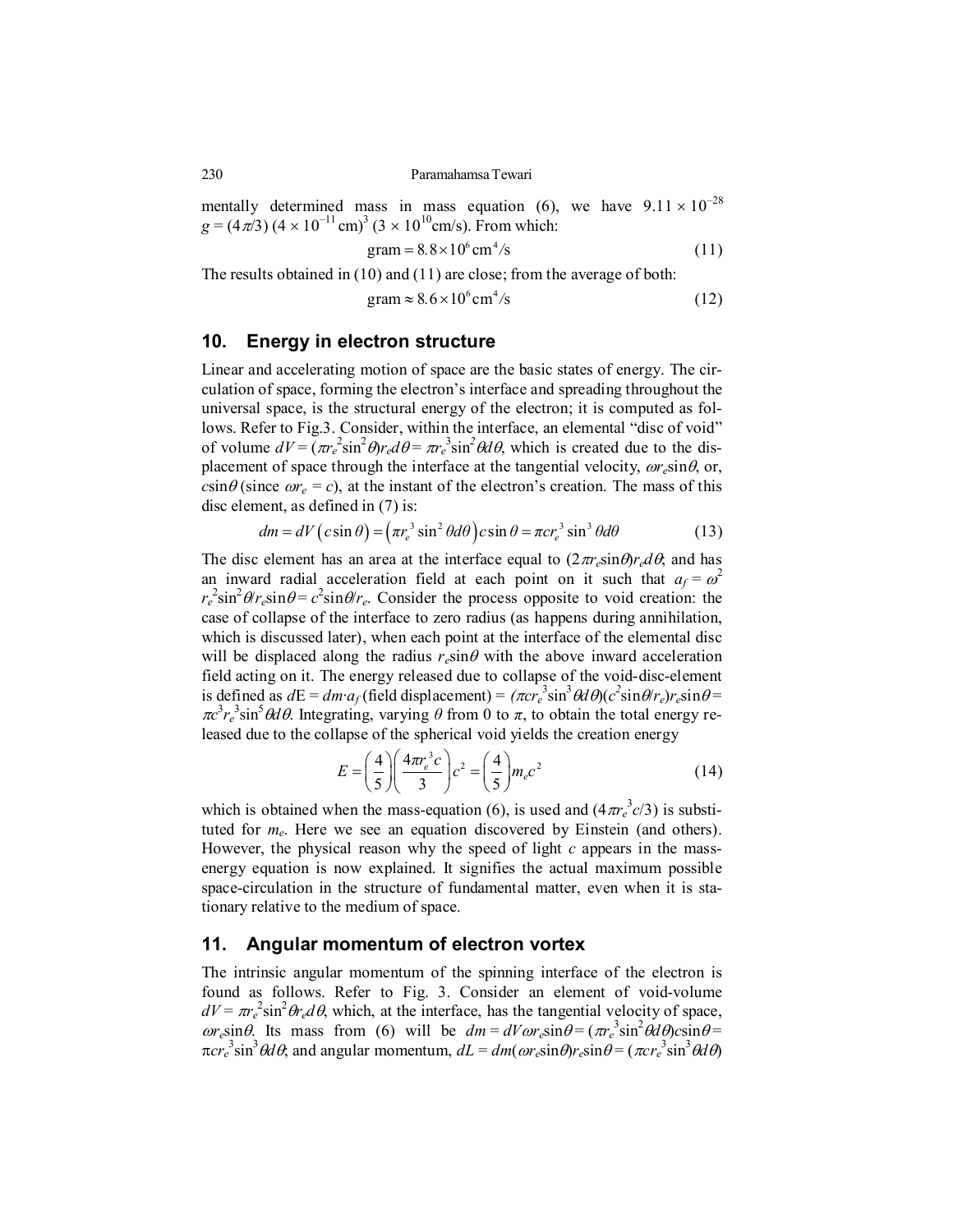$cr_e \sin^2 \theta = \pi c^2 r_e^4 \sin^5 \theta d\theta$ . Integrating, varying  $\theta$  from 0 to  $\pi$ , to obtain the angular momentum for the whole interface, we obtain

$$
L = \pi c^2 r_e^4 \sin^5 \theta d\theta = \left(\frac{4}{5}\right) \left[\frac{4\pi}{3} r_e^3 c\right] cr_e = \left(\frac{4}{5}\right) m_e cr_e
$$
 (15)

in which *me* has been substituted for the quantity within the bracket as per the mass-equation (6).

*The intrinsic angular momentum of the electron is directly proportional to its mass, radius, and the speed of light.*

#### **12. Spin magnetic moment**

Refer to Fig.3. Consider an infinitesimal ring-element of charge *dq = dA*<sup>ω</sup>  $r_e$ sin $\theta$ . The Magnetic moment due to this charge element is defined as  $d\mu$ =  $dq(\omega r_e \sin \theta) r_e \sin \theta = (2\pi r_e \sin \theta r_e d\theta)(\omega r_e \sin \theta) (\omega r_e \sin \theta) r_e \sin \theta = 2\pi c^2 r_e^3 \sin^4 \theta d\theta.$ Integrating, varying  $\theta$  from 0 to  $\pi$ , to obtain total magnetic moment of the electron, we obtain

$$
\mu = \left(2\pi c^2 r_e^3\right) \left(\frac{3\pi}{8}\right) = \left(\frac{3}{4}\right) \left(\frac{\pi}{4}\right) \left(4\pi r_e^2 c\right) c r_e = \left(\frac{3}{4}\right) q_e c r_e \tag{16}
$$

*The magnetic moment of electron is directly proportional to its charge, radius, and speed of light.*

#### **13. Electrostatic field energy**

An expression for the electrostatic field of the electron at a point in space is derived below from the vortex structure of the electron. Refer to Fig. 5. Consider a sphere of radius *r*, cut by a plane parallel to the X-Z plane containing a circle C of radius  $p_1y_1$ . The radius r  $(op_1)$  passes through the interface of the electron at point  $p$ , and meets C at  $p_1$ . In the diametrical plane X-Z of the interface (void), the point *z* at the interface will have a tangential velocity of space ω*re*, that is  $c$  (down the paper); the tangential velocity of space at the point  $z_1$  (in the plane X-Z) down the paper, from (2), will be  $cr_{e}/r$ . The velocity of space  $u_2$ , at *p*, tangential to the circle C<sub>1</sub>, is  $\omega r_e \sin \theta$ , whereas, at  $p_1$  tangential to the circle C, the velocity of space from (2) is  $u_1 = (\omega r_e \sin \theta) r_e \sin \theta / r \sin \theta = cr_e \sin \theta / r$ . The inward acceleration field at  $p_1$  along  $p_1$   $y_1$  is:

$$
a_f = \frac{u_1^2}{r \sin \theta} = \frac{(cr_e \sin \theta/r)^2}{r \sin \theta} = \frac{c^2 r_e^2 \sin \theta}{r^3}
$$
(17)

The component of  $a_f$  along the radius  $op_1$  from (17) is  $a_r = a_f \sin\theta =$  $c^2 r_e^2 \sin^2 \theta r^3$ . The electric field *E* at  $p_1$  along the radius  $op_1$  is defined to have the following relationship with the radial space acceleration field  $a_r$  derived above: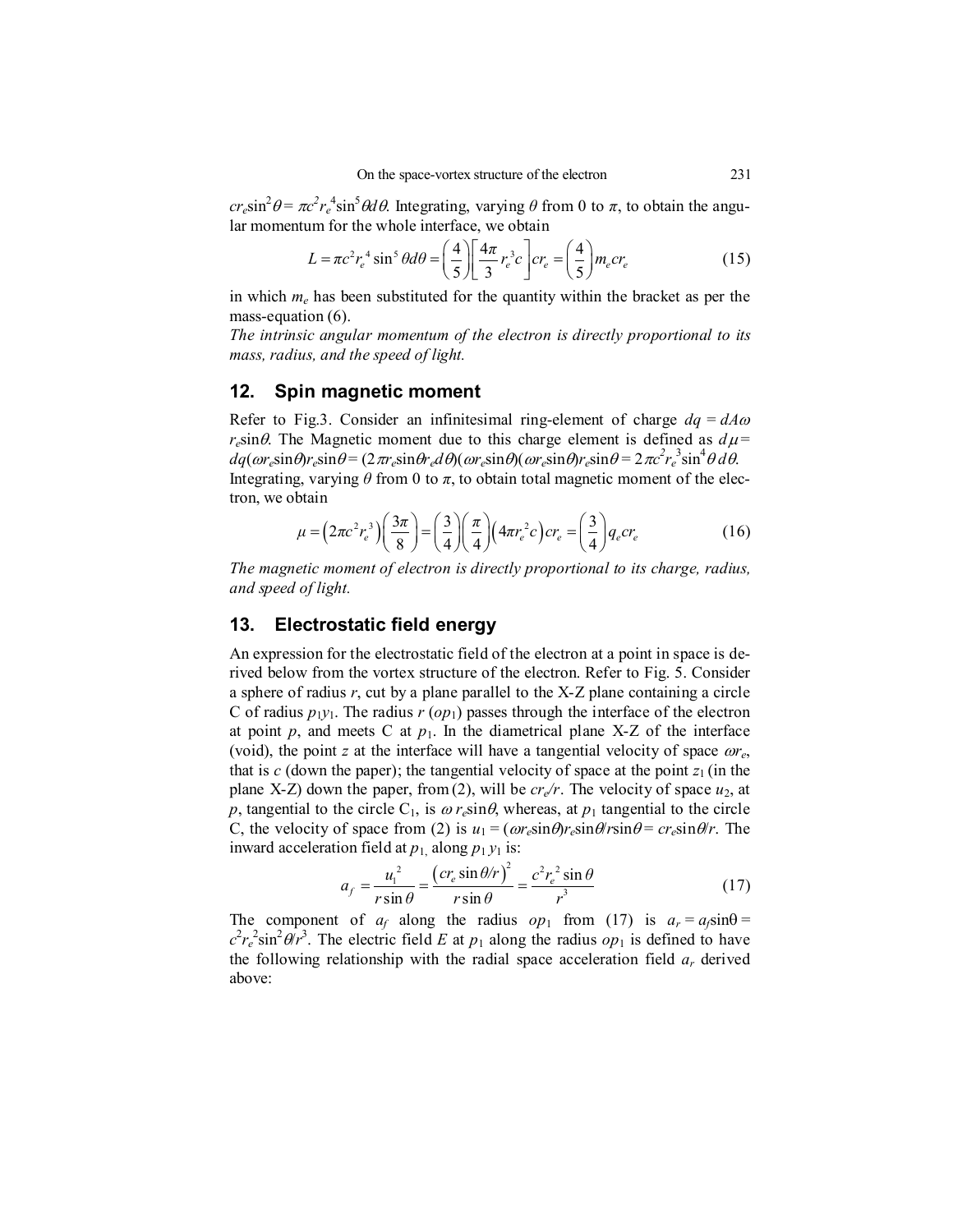

$$
\frac{dE}{dr} = a_r = \frac{c^2 r_e^2 \sin^2 \theta}{r^3}
$$
 from which  $E = \frac{-c^2 r_e^2 \sin^2 \theta}{2r^2}$  (18)

which is an *inward* field created by the electron (also by a positron, if the same is considered) with the minimum value of  $r$  equal to  $r_e$ , because the void is *field-less*.

The magnitude of *E* at the interface, along the Y-axis, for  $\theta = 0$ , is zero; and in the transverse plane  $(E_{tr})$  for  $\theta = \pi/2$ , at the point  $z_1$  distant *r* from the origin is

$$
E_{tr} = \frac{-c^2 r_e^2}{2r^2}
$$
 (19)

The maximum value of *E* is at the interface in the transverse plane X-Z for  $\theta = \pi/2$ , and  $r = r_e$ 

$$
E_{\text{max}} = \frac{-c^2}{2} \tag{20}
$$

The electric potential  $\phi$  at *z*<sub>1</sub> from (19) is given by  $d\phi/dr = E_{tr}$ , from which,  $d\phi = E_t dr = (c^2 r_e^2/2r^2) dr$ , and  $\phi = -c^2 r_e^2/2r$ . In an irrotational vortex, from (2),  $cr_e = ur$ . Substituting this in the above equation, we have,

$$
\varphi = \frac{-cr_e(ur)}{2r} = \frac{cr_e u}{2}
$$
\n(21)

From (21) it is seen that in a space vortex, the velocity field  $u$ , is the most fundamental field in the universe, which creates the electrostatic potential. Attrac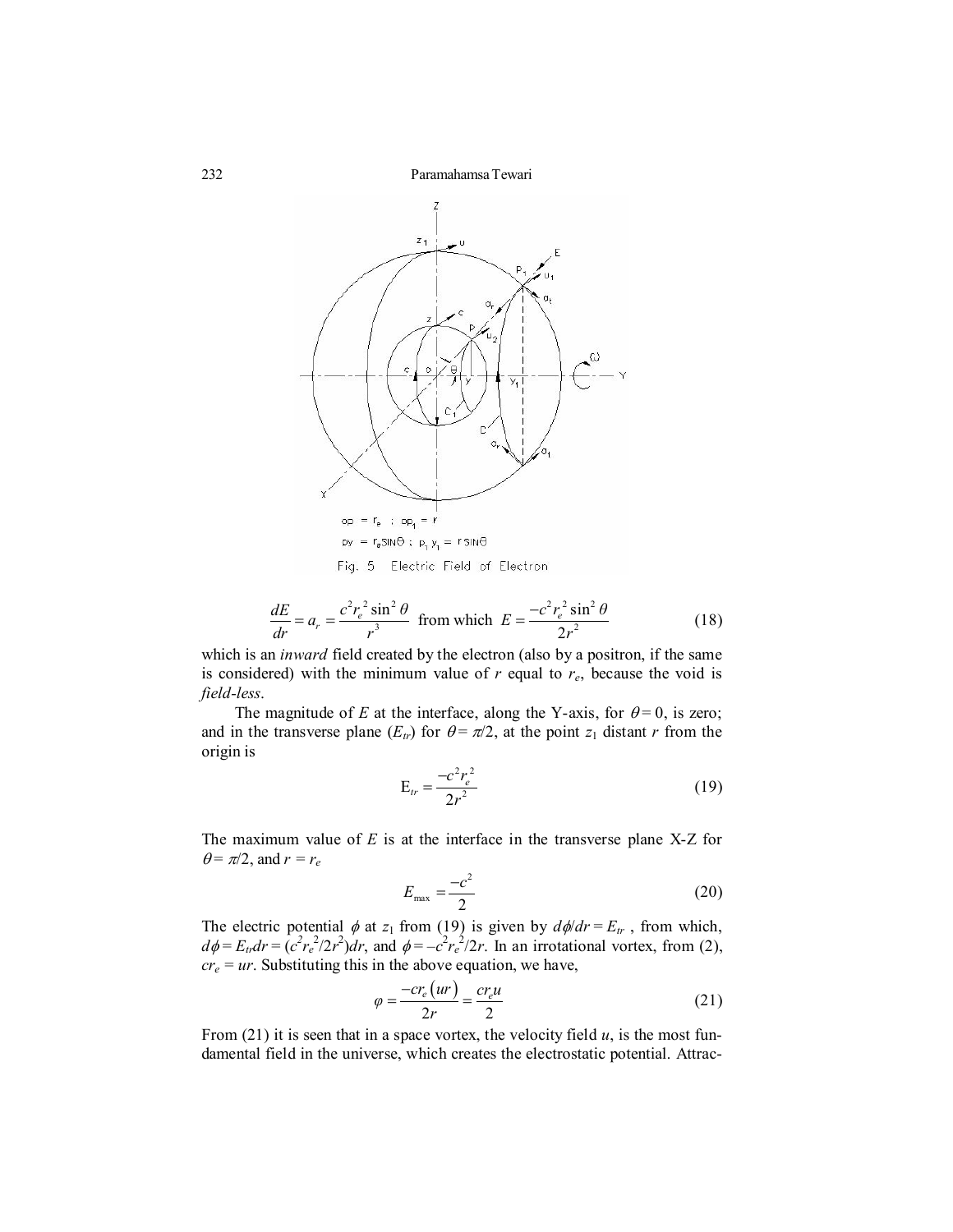tion between an electron and a positron (Fig.4a) can be calculated by using Coulomb's equation for interaction between charges with the concept of the electric field derived above, and also explained through superposition of velocity fields as stated earlier. Coulomb's law, which was experimentally determined, can be derived from (19) as follows. Multiplying and dividing the righthand side of (19) by  $(\pi/4)4\pi$  and rearranging terms:  $E_{tr} = -c^2 r_e^2(\pi/4)4\pi/2r^2$  $(\pi/4)A\pi = -2c[4\pi r_e^2 c\pi/4]/\pi/4\pi r^2$ . Replacing the quantity in the bracket by  $q_e$ from the charge-equation (4), we have,

$$
E_{tr} = \frac{-2/\pi (c/4\pi) q_e}{r^2}
$$
 (22)

The above equation shows that the electric field, that is, "force per unit charge," is directly proportional to the charge, and inversely proportional to the square of the distance from the charge, in agreement with Coulomb's law, and for spherically symmetric charge distribution is

$$
E = \frac{\left(1/4\pi\varepsilon_0\right)q_e}{r^2} \tag{23}
$$

# **14. Dielectric constant, permeability constant, Gauss' law**

Using equations (20, 23), and charge equation (4), we derive the dielectric constant of the vacuum [3] as

$$
\varepsilon_0 = \frac{\pi}{2c} \tag{24}
$$

*The vacuum dielectric constant is inversely proportional to the speed of light.* A check can be made for the above equation by substituting  $\pi/2c$  in (23) in place of  $\epsilon_0$ , yielding  $E = 1/4\pi(\pi/2c)q_e/r^2 = (c/2\pi^2)q_e/r^2$ .

Expressing  $q_e$  in CGSE and inserting the value of *c*,  $E = [(3 \times 10^{10} \text{cm/s})/$  $2 \times (3.14)^2$ ] $4.8 \times 10^{-10}$  CGSE/ $r^2 = (0.73)$ CGSE/ $r^2$ . Two CGSE unit charges, located 1 cm apart, require that the above computed coefficient, 0.73, should be 1; the difference is negligible.

From Maxwell's equation it follows that  $c = 1/(\mu_0 \epsilon_0)^{1/2}$ , where  $\mu_0$  is the permeability constant of the vacuum. (From this basic relationship it is possible to predict that light is an electromagnetic effect). When  $\epsilon_0$  is expressed in terms of *c* as derived in (24), the above equation becomes  $c = 1/(\mu_0 \pi/2c)^{1/2}$ ; from which we have:

$$
\mu_0 = \frac{2}{\pi c} \,. \tag{25}
$$

It is seen that like the dielectric constant, the *permeability constant of the vacuum is also inversely proportional to the speed of light*.

Using equation (18) for the electric field, charge equation (4), and relationship (24) for the dielectric constant, we derive Gauss' law [3] as  $\Phi_{\rm E}$  = (– 2/3)  $q_e/\epsilon_0$ .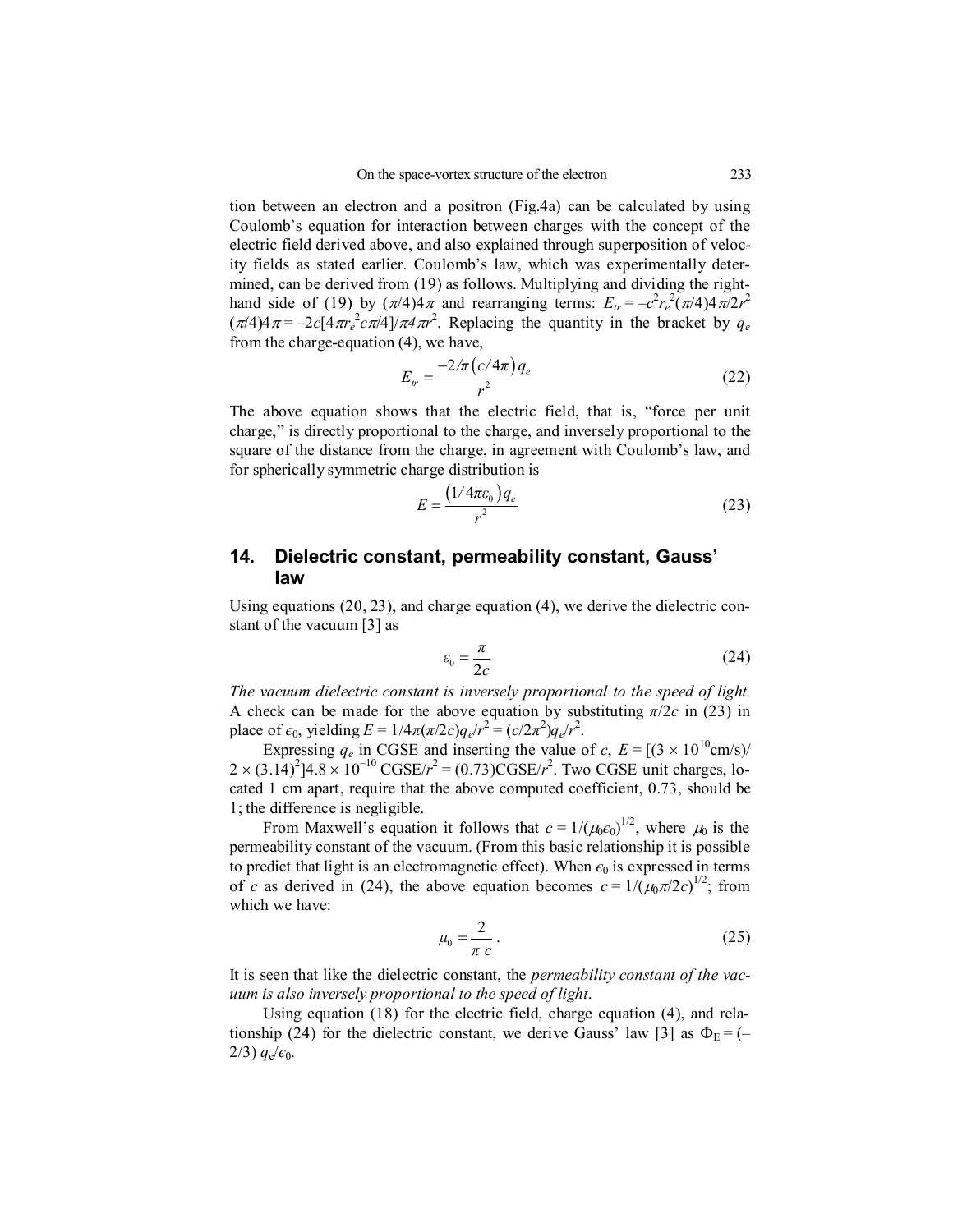## **15. Electrostatic energy in electron vortex**

The electrostatic energy *U* in the velocity field of the electron vortex is calculated [3] from the electric field(18), the dielectric constant (24), and mass equation  $(6)$ , as

$$
U = \left(\frac{\pi}{10}\right) m_e c^2 \tag{26}
$$

In the integral to compute the above energy  $U$ , the lower limit of the radius from the electron center is the interface radius  $r_e$  of the electron, not zero, as is the case with a point-charge, which would lead to infinite energy in its electrostatic field. The electrostatic energy (26) is less than the total electron creation energy in space derived in the mass-energy equation (14). The difference (about  $(1/2)m_ec^2$ , given below) should appear as the electron's gravitational energy in space.

#### **16. Gravitation**

Gravitational effects arise from the very structure of the electron. As a result of the creation of the spherical void at the electron center due to the limiting speed of space-circulation, universal space is gravitationally energized (Fig.6) through the transmission of gravitational potential, a process starting from the interface of the electron and proceeding outwards at speed *c*, the limiting speed for transmission of fields/potentials in space. The energy used to create each electron is retained in space as gravitational/electrostatic potential, there being no reduction in the overall content of the universal energy due to the creation of electrons. The creation of electron voids requires energy (14) of magnitude  $(4/5)m_ec^2$ , out of which, from (27),  $(\pi/10)m_ec^2$  is distributed in space as electrostatic energy, whereas, the remainder, about  $(1/2)m_ec^2$ , stays in space as gravitational potential. As shown in the figure, the gravitational field, *g*, of the electron is derived [3] as

$$
g = \frac{\left(k/4\pi c\right)m_e}{r^2} \tag{27}
$$

in which *k* is a "constant of proportionality" with dimensions  $1/T^2$ , so that the dimensions of *g* from (27) are:  $L/T^2$ . Since the electron is identified as the fundamental particle of matter, (27) is the equation of the gravity field applicable to all nuclei, atoms and matter in general. A gravitational constant for an atom of average atomic mass has been derived [3] from (27).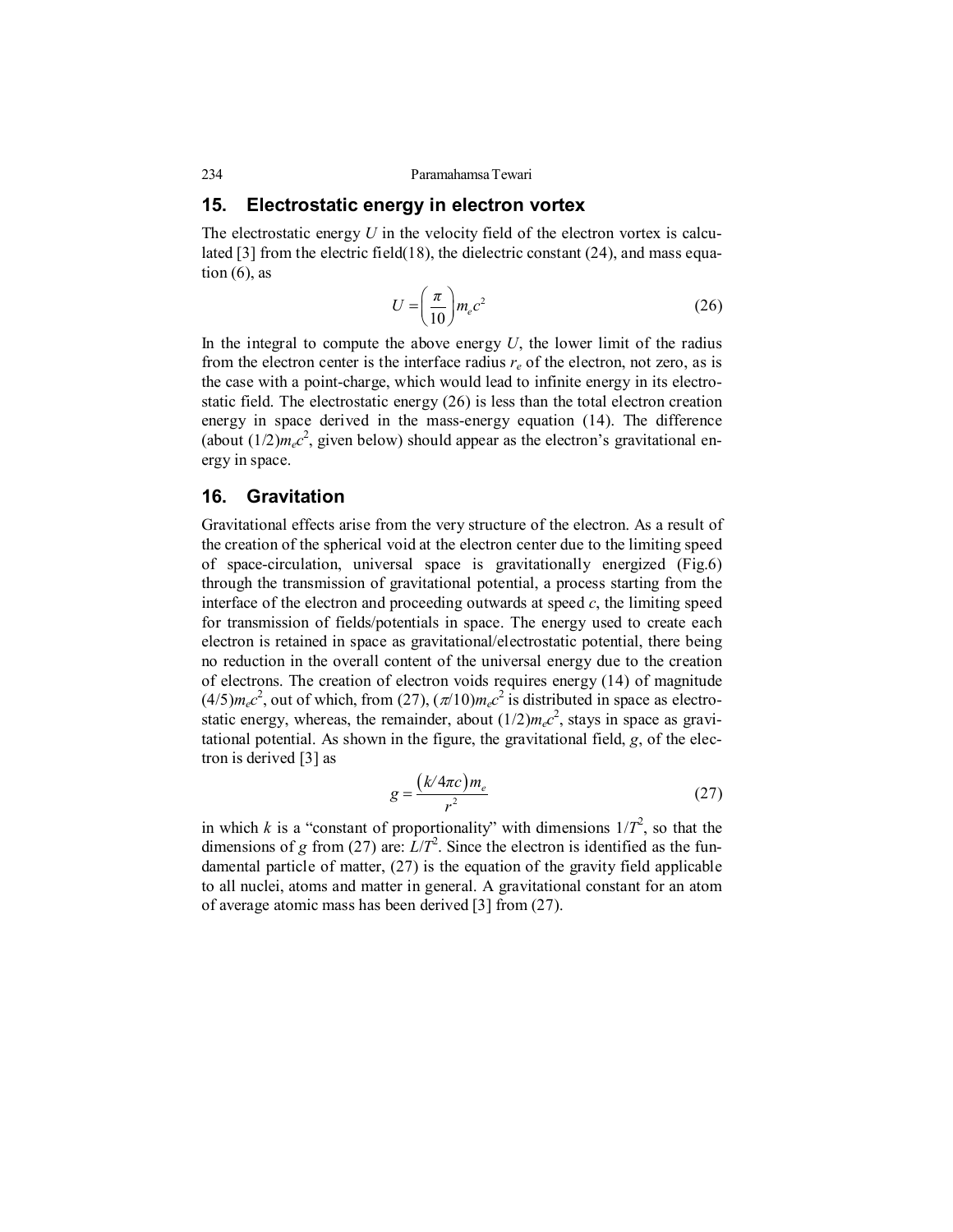## **17. The annihilation of electrons and positrons—the fundamental nature of light**

With the discovery of the positron (1932) a new phenomenon of the annihilation of electrons and positrons was observed. During this process, the spherical interfaces of the particles, under strong electrical attraction, are brought together and at a very close range, the particles superimpose on each other; thus stopping the oppositely directed space-circulations around their interfaces which leads to a collapse of their central voids. In this process mass vanishes and light is produced. It is evident that the *void interiors* within the interfaces of the electron and positron, being energy-less, cannot *emit* any kind of energy (such as photons). The energy (velocity and acceleration fields) in the vortex structure of these particles pervades the whole of universal space both before annihilation; and following annihilation. Following the annihilation, the process in which the electromagnetic and gravitational potentials are reduced to zero, a single shell of light, seen as a pulse, initiates from the superimposed interfaces. (Fig.7).

When the interfaces of the particles superimpose, there is only one spherical-void common to both particles; space flows radially at its maximum speed *c* into the void (Fig.7). The duration of collapse is  $\Delta t = r_e/c$ . During this period, a shell of radial width,  $\Delta t c$ , that is,  $(r_e/c)c = r_e$ , is formed, and transmitted outward at speed *c* relative to space. Within the wavelength, the space points undergo acceleration:  $c/(r_e/c)$ , which is  $c^2/r_e$ . (For light produced due to thermal radiation, acceleration of points within the wavelength is  $c^2/\lambda$ , where  $\lambda$  is the wavelength [3]) The transmission of the shell is a process that de-energizes the space medium, erasing for all the time the gravitational and electrostatic potentials that were created at the time of the creation of the now non-existent electron and positron. *The spherical shell produced due to the dying of potentials, a process of de-energizing of the space substratum due to electron / positron annihilation, is the fundamental phenomenon known as light.* 

The wavelength of the annihilation light (Fig.7) is equal to the electron radius. *The concept of frequency is not applicable to this light, with a single shell*. In the event several annihilations take place at a point one after another *without absolutely any time gap between the successive annihilations*, the frequency can be defined as the number of shells formed in unit time. Also, if the time for the formation of a *single* shell is ∆*t*, then frequency *f* can be defined as:  $f = 1/\Delta t$ . This mathematical operation does not mean that the single-shell-

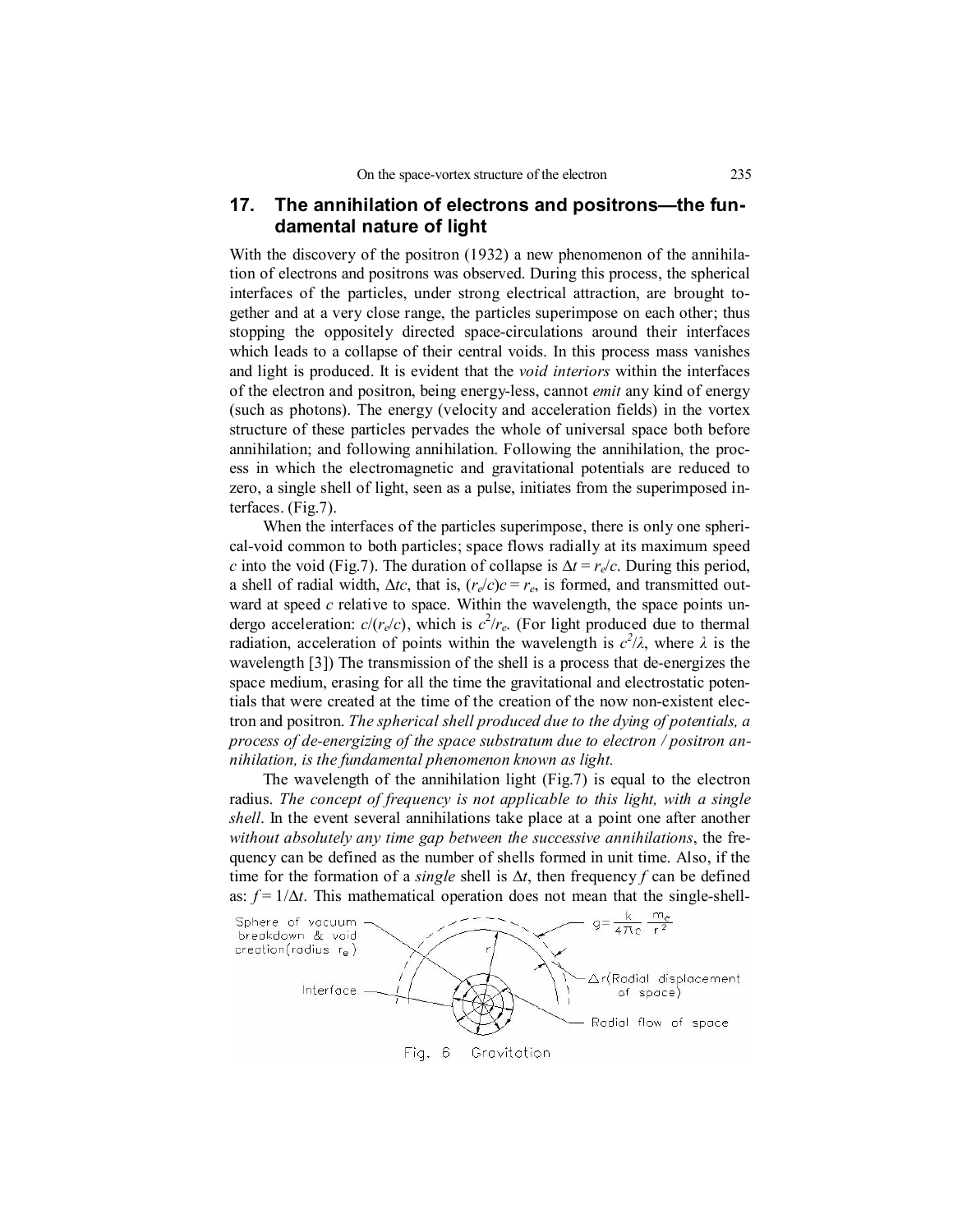light has the property of frequency in the conventional definition of frequency  $(c = \lambda f)$ . The interrelationship between light and gravity and the derivation of the gravitational and Planck constants have been analyzed elsewhere [3].

## **18. Magnetic fields**

The electron has an axis of rotation at right angles to the diametrical plane of its space vortex (Figs. 2, 3). The pattern of the circular magnetic field distribution observed around a current carrying conductor, though of a representative nature, gives an indication that the natural motion of an electron in an electric current flowing in a conductor is along the axis of its vortex rotation, because the streamlines of the fluid-space in the electron vortex are concentric with the electron axis (Fig.2). Given the similarity between the velocity-field in the space vortex of an electron and the magnetic field produced in a conductor due to its motion relative to space, the fundamental nature of the magnetic field associated with a moving electron can be determined [3]. In Fig. 8 an electron is shown moving linearly at uniform velocity *v* relative to space. It is seen that the direction of the maximum velocity field *c* at the interface is opposite to the magnetic field produced due to the electron's motion. The analysis [3] shows that the magnetic field is an effect produced due to the reaction from the fluid space against the velocity field in the vortex on account of the electron's motion relative to space. It has also been shown that a point on a circle of radius *r* concentric with the axis (Fig.8) in the electron vortex will have magnetic field;  $B = vr_e/r$ ; which shows that *B* falls inversely to *r*.

Given this relationship, the charge equation (4) and relationship (25), Ampere's law can be derived [3]. Due to the opposite direction of the magnetic field vector compared to the spin-direction in the electron vortex (Fig. 8), two electrons in parallel motion in the same direction will magnetically attract, while, at the closest range (about  $10^{-10}$  cm) they will electrically repel.

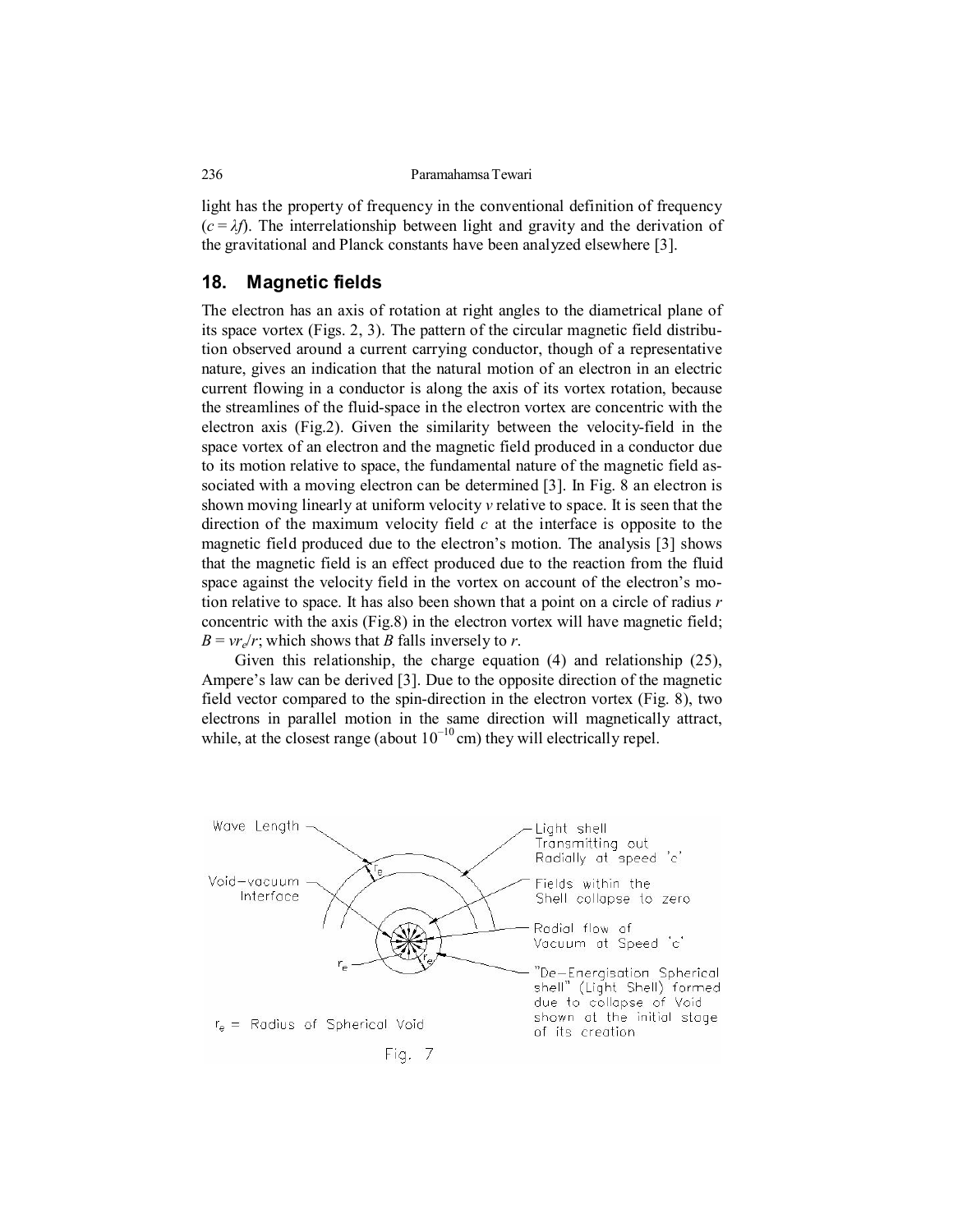

Fig. 8 Magnetic field of electron in motion relative to space

#### **19. Atomic Structure**

The limitation on the creation of only one size of stable-void in the space vortex that produces stable fundamental mass and charge as basic units very much simplifies the theory of atomic structure with the electron as the fundamental particle of the atomic nucleus. It follows that all stable particles will possess mass in exact multiples of electron mass—there being no difference between rest-mass and relativistic mass. Further, no *stable* particle with mass less than electron mass can ever be found naturally or created through artificial means in laboratory. *Unstable* particles with masses different from the electron mass are presumed to be some intermediate stage in the formation of stable particles like neutrons. Stable particles such as protons and alpha particles are enclosed in space-vortices that have the property of charge.

The *unstable* particles, with charge, will also be enclosed within space vortices of varying strengths for the duration of their lifetime. A neutral particle, like a neutron, does not a overall space vortex around it and hence, without an electric charge, it remains neutral. All stable particles, neutral or charged, will have spin-axes of rotation. The charge of a particle, from the chargeequation, will be the surface integral of the velocity field on its surface. An electron and a positron at closest possible range (about  $10^{-10}$  cm) will undergo annihilation under electrical attraction, unless, the particles are translating *relative to space* and, thereby, producing a magnetic force of repulsion between them (Sec. 14).

Just as an electron is subjected to an "inward acceleration field" on its interface, all charged particles and nuclei, with space-circulation around them, will have an "inward acceleration field" tending to crush the particles. This inward force arises due to the existence of a void at the electron center, the vortex structure, and space-circulation around charged particles and the nuclei of atoms. Based on the above guiding principles, arising from the space-vortex structure of the electron, its observed properties and behavior, the possible structures of nuclear particles are described below.

#### **19.1 The primary unit**

In Fig.9 an assembly of two electrons and two positrons is shown. The velocity fields between the particles are unidirectional, but in the region external to the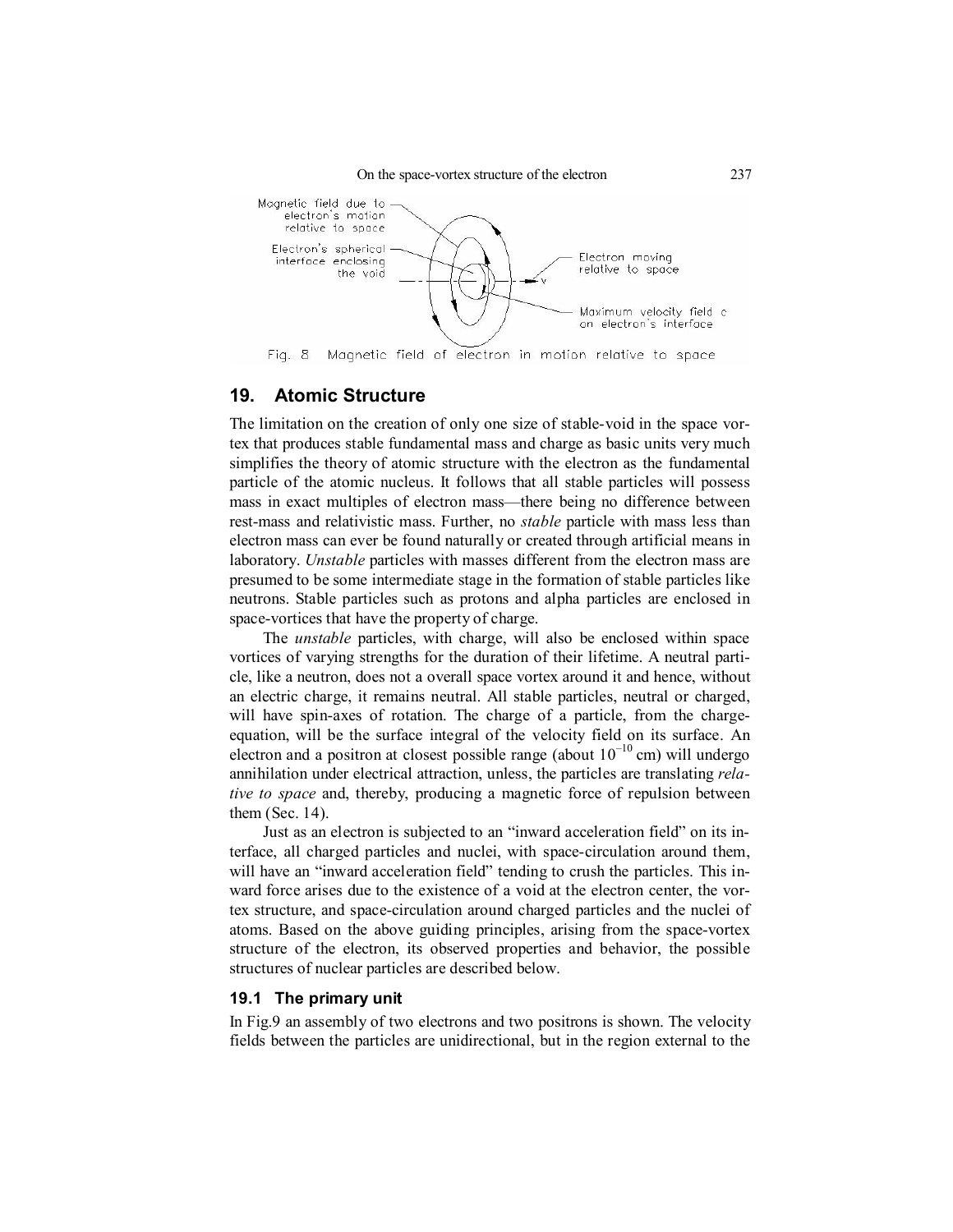

assembly (not shown in the figure), will be in opposition. Therefore, this assembly (designated "primary unit") will show overall electrical neutrality. The particles repel diagonally  $(F_r)$  due to similar charges, whereas, there is attraction between the adjacent particles  $(F_a)$  due to dissimilar charges. In addition, if the particles are also spinning around the center of their assembly, there will be a radial force,  $m_e v^2/r$ , which will reinforce the diagonal electrostatic repulsive force  $F_r$ . If the component force,  $F_r \cos\theta$ , balances the attractive force  $F_a$ , the primary unit will be stable. Approximate computation [3] of the forces in the primary unit shows that *if the assembly rotates at speed c*, repulsive and attractive structural forces are nearly equal.

#### **19.2 Neutrons**

If a primary-unit is enclosed within a space vortex, it will be electrically charged and will be subjected to an inward acceleration field on the surface, thus making it a stable building block of matter. A neutron core can be assembled with several such charged units, in a similar pattern as electrons and positrons assemble into a neutral primary-unit. For a spherical assembly of equal numbers of electrons and positrons with a total of *n* particles, the radius is  $r = (n)^{1/3}r_e$ . For a neutron, which should have 919 electrons and an equal number of positrons for overall neutrality with the superposition of their velocity fields, the radius is:

$$
r_n = (1838)^{1/3} r_e \approx 12r_e \tag{28}
$$

Calculations [3] show that electrical repulsive forces in this assembly are about two times less than the electrical attractive forces between the adjacent primary units. The neutron should therefore be a stable particle, but for the fact that it is known to have angular momentum; which signifies that it undergoes rotation.

It is found that a neutron rotating around its axis at speed *c* at the periphery (which will account for its maximum possible angular momentum), will not be stable; and therefore, its constituents (electron/positron) may be dislodged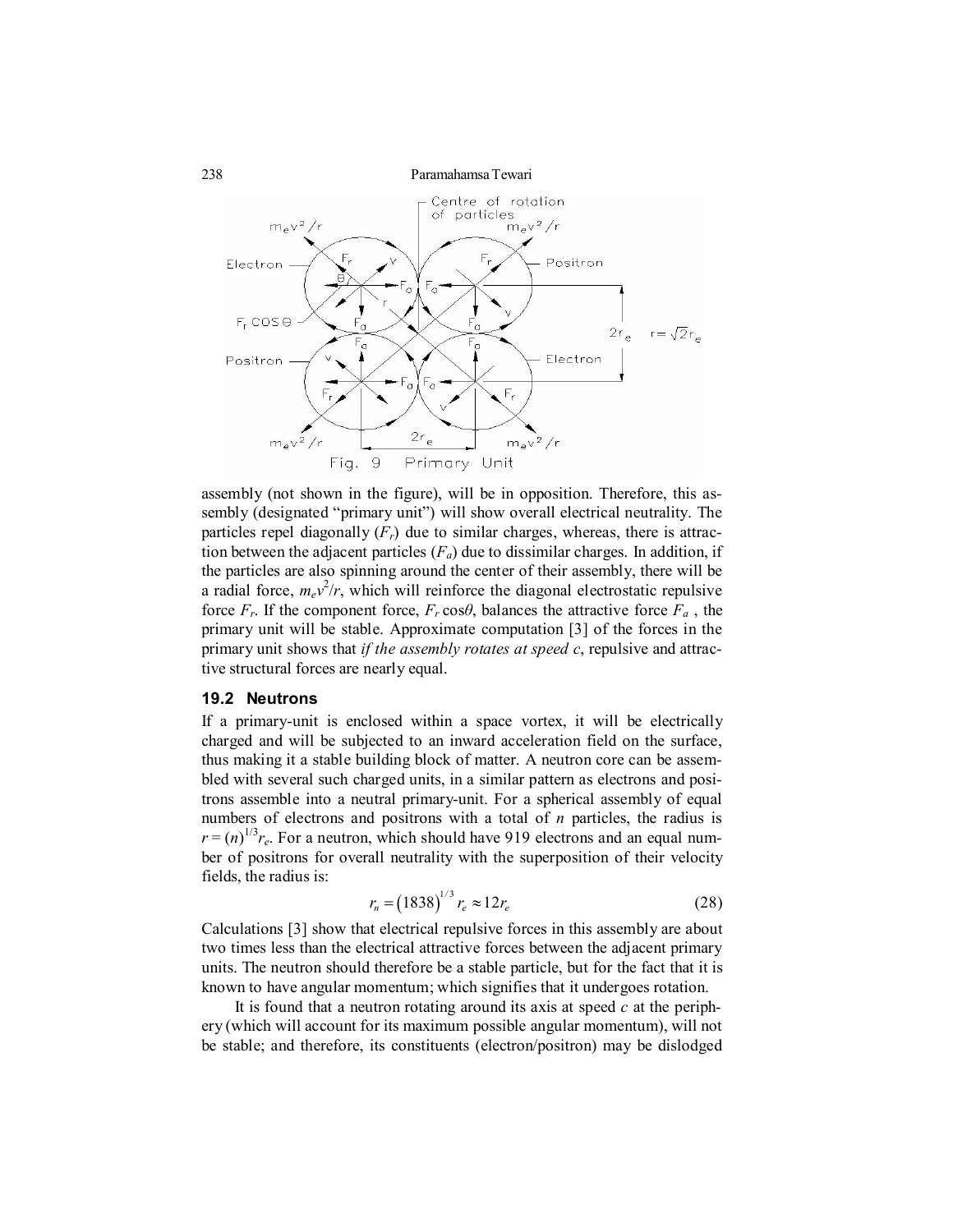#### On the space-vortex structure of the electron 239



due to outward centrifugal force, and emitted outward. This explains betadecay, and shows why a neutron has a short half-life of only about 15 minutes.

#### **19.3 Protons and the hydrogen atom**

The proton structure contains a neutron enclosed within a space-vortex (Fig. 10), which accounts for the charge of the proton and in addition, creates an inward acceleration field. In the proton structure, the inward acceleration field on its core (neutron's surface) makes the proton an ultra stable particle. Like the electron, the proton's maximum velocity field is confined within the diametrical plane at right angles to the axis of rotation. From (2), for an irrotational vortex, *ur* is constant. Therefore, the maximum tangential velocity  $(u_n)$  of space at the surface of the proton's core in the diametrical plane transverse to the axis of rotation is found from  $u_p r_n = c r_e$ , where *c* is the tangential velocity at the interface of electron of radius *re*. From this we obtain

$$
u_p = \frac{cr_e}{r_n} = \frac{cr_e}{12r_e} = \frac{c}{12}
$$
 (29)

The electric charge of the proton due to  $u_p$  is computed from the relationship similar to the charge equation (4) as

$$
q_p = \left(\frac{\pi}{4}\right) 4\pi r_n^2 u_p = \left(\frac{\pi}{4}\right) 4\pi \left(12r_e\right)^2 \frac{c}{12} = 12\pi^2 r_e^2 c \tag{30}
$$

which is 12 times the electron charge. A hydrogen atom (Fig.11), which has a proton and an electron, is neutral because of cancellation of the magnetic moments as shown below. The orbiting electron is located at a distance that reduces its velocity field to the same value as at the surface of the proton core  $cr_e = (c/12)r$ , where *r* is the distance of the electron center from the surface of the neutron; from this we have  $r = 12r_e$ , which is equal to  $r_n$  from (28). Thus, the radius of the electron orbit is  $2r_n$ . The magnetic moment of the orbital electron is due to its intrinsic spin (16) and its orbital velocity  $v_{orb}$ . The total of the magnetic moments is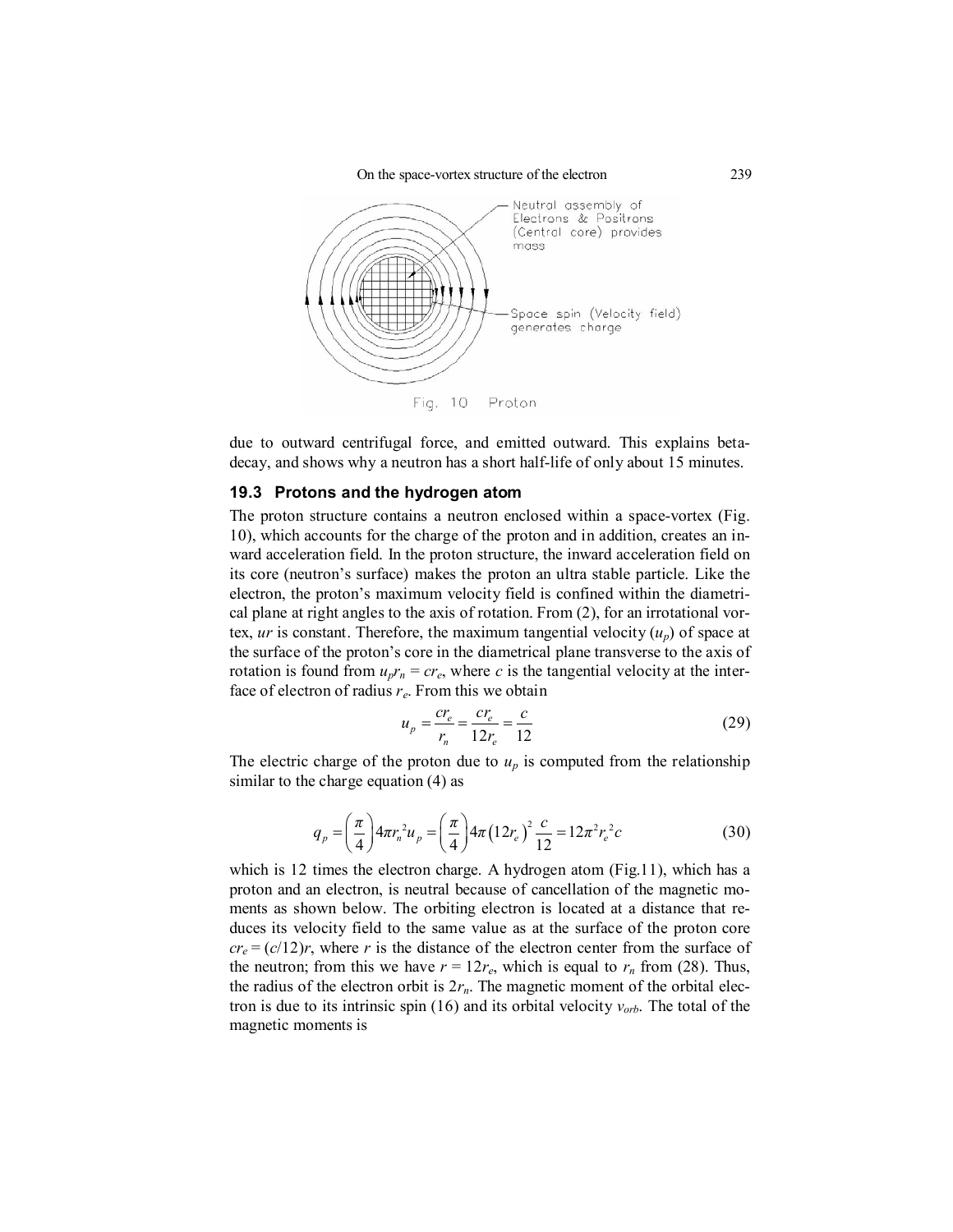$$
\mu_e = \frac{(3/4)q_e c r_e + q_e V_{orb} (12r_e + 12r_e)}{2} = q_e r_e \left[ \left( \frac{3c}{4} \right) + 12V_{orb} \right]
$$
(31)

The intrinsic magnetic moment of the proton, from an expression similar to the electron (16) is  $\mu_p = (3/4)[q_p(c/12)12r_e]$ . Substituting,  $q_p = 12q_e$ , from (30), we have

$$
\mu_p = (3/4) \left[ 12 q_e \left( c/12 \right) 12 r_e \right] = 9 q_e c r_e \tag{32}
$$

Equating the magnetic moment of the electron (31) to the magnetic moment of the proton (32) in order to achieve an electrically neutral hydrogen atom, we obtain  $q_{e}r_{e}[(3c/4) + 12v_{orb}] = 9q_{e}cr_{e}$ , which gives:  $v_{orb} = 0.69c$ . In the hydrogen atom, the radius of the electron orbit is  $24r_e$ , about  $10^{-9}$  cm, and its orbital velocity is 69% of light speed. With this high rotational speed, the orbital electron completes one orbit in a time of  $(2\pi)10^{-9}$ cm/ $(0.69)3 \times 10^{10}$  cm/s, that is,  $3 \times 10^{-19}$ s, providing an outer shield to the hydrogen atom with its spinning interface that can not be penetrated.

The binding force provided by the velocity fields of the oppositely spinning vortices of the orbital electron and proton maintain the assembly with no energy loss from the system since the vortices are formed in non-viscous space.

The Hydrogen nucleus (a neutron within a proton vortex) has an inward acceleration field of strength  $(c/12)^2/12r_e$ , or  $(1/12)^3c^2/r_e$ . This inward field, which is  $(1/12)^3$  times less than the maximum possible field  $(c^2/r_e)$  on the electron interface, makes it a highly stable particle, as stated before. In a similar manner, two protons and two anti-protons (with opposite direction relative to the proton vortex), enclosed within an overall space-vortex, can assemble an alpha particle, a helium nucleus. When several alpha particles are assembled, with four in each unit (similar to the assembly of primary units in the neutron

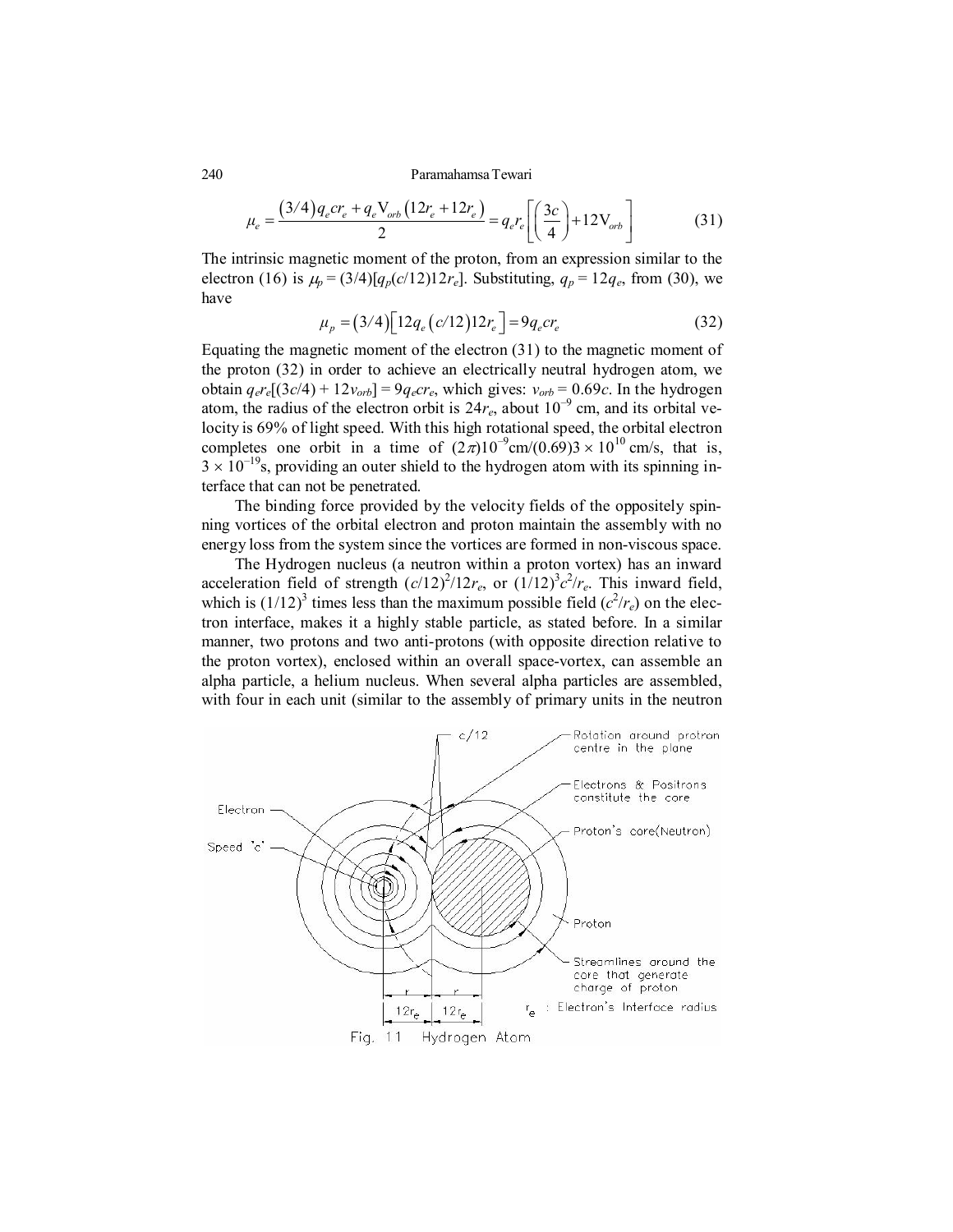structure), and enclosed within an outer vortex, all nuclei of atomic mass higher than helium can be built. This process requires that nuclei should have equal numbers of neutrons and protons, which, however, is not the case. For example, the ratio of neutrons to protons in the Uranium nucleus is 1.586. This leads to the conclusion that, in addition to the alpha particles, neutrons are also *independently* present, as required by the atomic masses of the nuclei. The emission of alpha particles from radioactive nuclei provides solid proof of their existence within nuclei in an *independent* condition. The presence of electrons and positrons in nuclei is confirmed by beta particle radiation. For simplicity in the analysis of the stability of nuclear structure, we can assume that protons and neutrons exist independently in a dynamic assembly, and each proton exerts a repulsive force on the rest of the protons in the nucleus which is enclosed within an outer space-vortex [3]. The space-vortex enclosing the nucleus creates an inward field acting on the nucleus and it has a maximum value in the diametrical plane at right angles to the axis of rotation of the nucleus; given by  $u_n^2/r_n$ , where  $u_n$  is the tangential velocity of space at the nuclear surface in the diametrical plane, transverse to the axis of rotation, and  $r_n$  is the nuclear radius. Since from (2),  $u_n$  varies inversely as  $r_n$ , the *inward* acceleration field on the nucleus falls inversely as the cube of *rn*. The *outward* electrical repulsive forces within the nucleus trying to disrupt its structure (due to the presence of protons) fall inversely as the square of  $r_n$ . Since the inward acceleration field falls faster, nuclei with more protons and a larger radius become radioactive. By equating the outward electrical force in the nucleus with the inward force it is concluded [3] that *stable* nuclei with protons more than 100 cannot exist in nature.

# **20. Interaction of orbital electrons in an atom with a wave-pulse (shell) of light**

With the nuclear structure described above, the nuclear radius of an average atom (120 times proton mass) is computed [3] as  $r_n = 2.37 \times 10^{-9}$ cm. The maximum velocity field at the nuclear surface from (2) is  $u_n = 5 \times 10^8$  cm/s. In the atomic vortex around the nucleus, this velocity field will fall off inversely with distance to  $v = 1.2 \times 10^8$  cm/s at a radial distance of  $10^{-8}$  cm, which is assumed to be the orbital radius of the outermost electron. The orbital electron in the space vortex will be subjected to an inward acceleration field  $a_f = v^2$ /orbital radius =  $(1.2 \times 10^8 \text{cm/s})^2 / 10^{-8} \text{cm} = 1.44 \times 10^{24} \text{cm/s}^2$ . Suppose a light shell of wavelength *λ*, and an acceleration-field *al*, across the wavelength (directed towards the source) meet the orbiting electron at an instant when both the above acceleration fields are in line. Since the direction of  $a_1$  is opposite to that of  $a_f$ , the two acceleration fields will nullify and the electron will be released from the vortex if  $a_l = a_f$ . As stated earlier,  $a_l = c^2/\lambda$ . Substituting the values of the acceleration fields, we have  $(3 \times 10^{10} \text{cm/s})^2/\lambda = 1.44 \times 10^{24} \text{cm/s}^2$ , from which  $\lambda$  = 6.25 × 10<sup>-4</sup>cm, corresponding to a frequency of 0.48 × 10<sup>14</sup> cycles/s. (For metallic sodium, the threshold frequency for the photoelectric effect is about